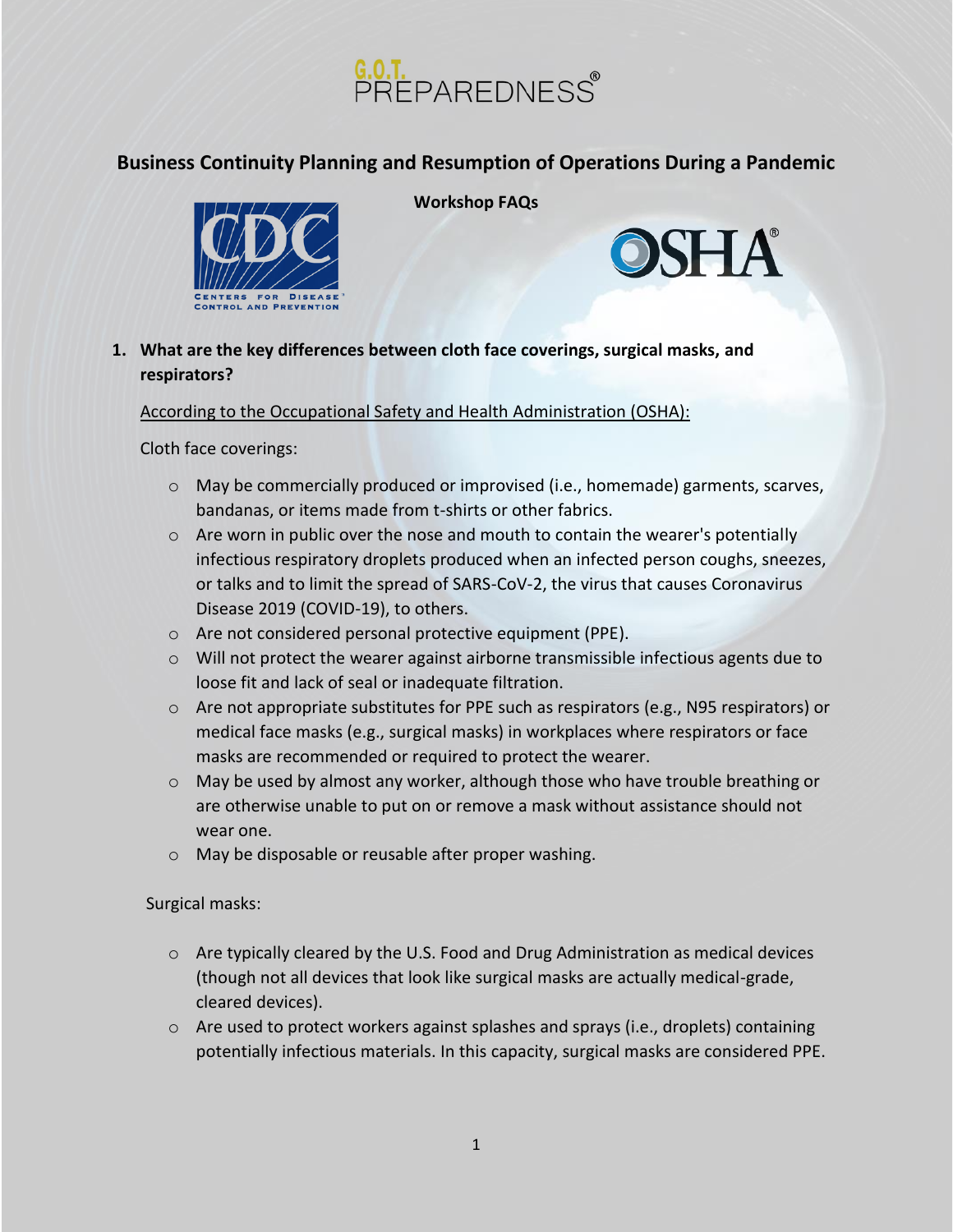

### **Workshop FAQs**

Under OSHA's PPE standard, employers must provide any necessary PPE at no-cost to workers.

- $\circ$  May also be worn to contain the wearer's respiratory droplets (e.g., healthcare workers, such as surgeons, wear them to avoid contaminating surgical sites, and dentists and dental hygienists wear them to protect patients).
- o Should be placed on sick individuals to prevent the transmission of respiratory infections that spread by large droplets.
- $\circ$  Will not protect the wearer against airborne transmissible infectious agents due to loose fit and lack of seal or inadequate filtration.
- o May be used by almost anyone.
- $\circ$  Should be properly disposed once the mask is damp or if the mask is considered only a single use mask. Discarding of the mask should be inside a closed bin. (Source: https://www.who.int/docs/default-source/epi-win/how-to-use-mask-v0-1 print.pdf?sfvrsn=64ba1493\_2)

Respirators (e.g., filtering facepieces):

- $\circ$  Are used to prevent workers from inhaling small particles, including airborne transmissible or aerosolized infectious agents.
- o Must be provided and used in accordance with OSHA's Respiratory Protection standard.
- $\circ$  Must be certified by the National Institute for Occupational Safety and Health (NIOSH).
- o OSHA has [temporarily exercised its enforcement discretion](https://www.osha.gov/enforcementmemos) concerning supply shortages of disposable filtering facepiece respirators (FFRs), including as it relates to their [extended use or reuse,](https://www.osha.gov/memos/2020-04-03/enforcement-guidance-respiratory-protection-and-n95-shortage-due-coronavirus) [use beyond their manufacturer's recommended shelf](https://www.osha.gov/memos/2020-04-03/enforcement-guidance-respiratory-protection-and-n95-shortage-due-coronavirus) [life,](https://www.osha.gov/memos/2020-04-03/enforcement-guidance-respiratory-protection-and-n95-shortage-due-coronavirus) [use of equipment from certain other countries and jurisdictions,](https://www.osha.gov/memos/2020-04-03/enforcement-guidance-use-respiratory-protection-equipment-certified-under) and [decontamination.](https://www.osha.gov/memos/2020-04-24/enforcement-guidance-decontamination-filtering-facepiece-respirators-healthcare)
- o Need proper filter material (e.g., N95 or better) and, other than for loose-fitting powered, air purifying respirators (PAPRs), tight fit (to prevent air leaks).
- o Require proper training, fit testing, availability of appropriate medical evaluations and monitoring, cleaning, and oversight by a knowledgeable staff member.
- $\circ$  OSHA has [temporarily exercised its enforcement discretion](https://www.osha.gov/enforcementmemos) concerning annual fit testing requirements in the Respiratory Protection standard, as long as employers have made good-faith efforts to comply with the requirements of the standard and to follow the steps outlined in the [March 14, 2020,](https://www.osha.gov/memos/2020-03-14/temporary-enforcement-guidance-healthcare-respiratory-protection-annual-fit) and [April 8, 2020,](https://www.osha.gov/memos/2020-04-08/expanded-temporary-enforcement-guidance-respiratory-protection-fit-testing-n95) memoranda (as applicable to their industry).

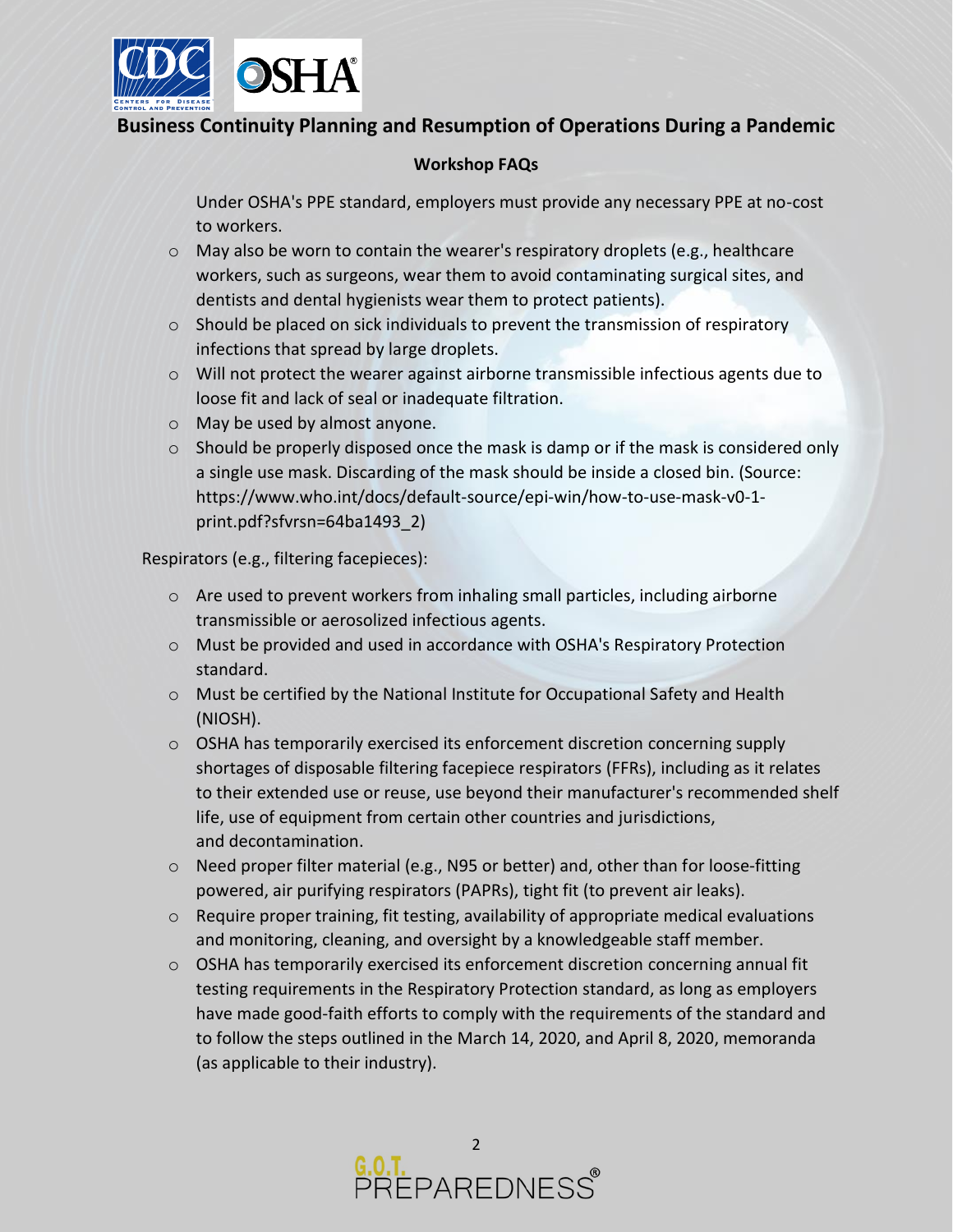

## **Workshop FAQs**

- $\circ$  When necessary to protect workers, require a respiratory protection program that is compliant with OSHA's Respiratory Protection standard. OSHA consultation staff can assist with understanding respiratory protection requirements. The respiratory protection program is written and implemented by the employer. It entails worksite specific procedures and details about required respirator use. (Source: https://www.osha.gov/laws-regs/regulations/standardnumber/1910/1910.134)
- o FFRs may be used voluntarily, if permitted by the employer. If an employer permits voluntary use of FFRs, employees must receive the information contained in [Appendix D](https://www.osha.gov/laws-regs/regulations/standardnumber/1910/1910.134AppD) of OSHA's Respiratory Protection standard. The Respiratory Protection standard is to prevent atmospheric contamination by an individual breathing in air that is contaminated. This is accomplished by creating an engineering control measure or using appropriate respirators while engineering controls are not feasible. (Source: https://www.osha.gov/lawsregs/regulations/standardnumber/1910/1910.134)
- **2. Are employers required to provide cloth face coverings to workers?**

### According to OSHA:

The General Duty Clause, Section 5(a)(1) of the Occupational Safety and Health Act, requires each employer to furnish to each of his employees employment and a place of employment which are free from recognized hazards that are causing or are likely to cause death or serious physical harm. Control measures may include a combination of engineering and administrative controls, safe work practices like social distancing, and PPE.

However, employers may choose to ensure that cloth face coverings are worn as a feasible means of abatement in a control plan designed to address hazards from SARS-CoV-2, the virus that causes COVID-19. Employers may choose to use cloth face coverings as a means of source control, such as because of transmission risk that cannot be controlled through engineering or administrative controls, including social distancing.

**3. Should workers wear a cloth face covering while at work, in accordance with the Centers for Disease Control and Prevention's recommendation for all people to do so while in public?**

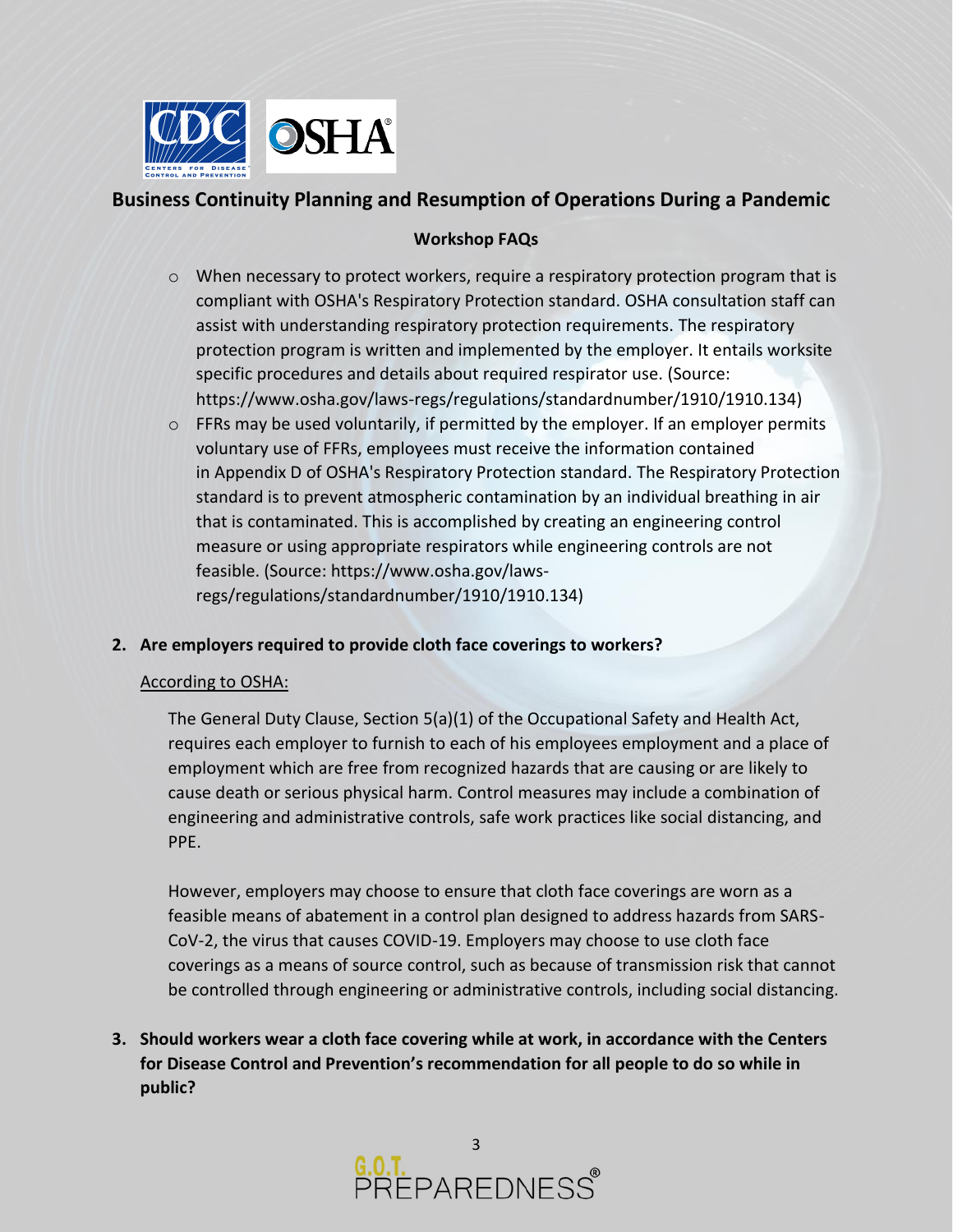

### **Workshop FAQs**

#### According to OSHA:

OSHA generally recommends that employers encourage workers to wear face coverings at work. Face coverings are intended to prevent wearers who have Coronavirus Disease 2019 (COVID-19) without knowing it (i.e., those who are asymptomatic or presymptomatic) from spreading potentially infectious respiratory droplets to others. This is known as source control.

Consistent with the [Centers for Disease Control and Prevention \(CDC\)](https://www.cdc.gov/coronavirus/2019-ncov/prevent-getting-sick/cloth-face-cover.html)  [recommendation](https://www.cdc.gov/coronavirus/2019-ncov/prevent-getting-sick/cloth-face-cover.html) for all people to wear cloth face coverings when in public and around other people, wearing cloth face coverings, if appropriate for the work environment and job tasks, conserves other types of personal protective equipment (PPE), such as surgical masks, for healthcare settings where such equipment is needed most.

Employers have the discretion to determine whether to allow employees to wear cloth face coverings in the workplace based on the specific circumstances present at the work site. For some workers, employers may determine that wearing cloth face coverings presents or exacerbates a hazard. For example, cloth face coverings could become contaminated with chemicals used in the work environment, causing workers to inhale the chemicals that collect on the face covering. Over the duration of a work shift, cloth face coverings might also become damp (from workers breathing) or collect infectious material from the work environment (e.g., droplets of other peoples' infectious respiratory secretions). Workers may also need to use PPE that is incompatible with the use of a cloth face covering (e.g., an N95 filtering facepiece respirator).

Where cloth face coverings are not appropriate in the work environment or during certain job tasks (e.g., because they could become contaminated or exacerbate heat illness), employers can provide PPE, such as face shields and/or surgical masks, instead of encouraging workers to wear cloth face coverings. Like cloth face coverings, surgical masks and face shields can help contain the wearer's potentially infectious respiratory droplets and can help limit spread of COVID-19 to others.

Note that cloth face coverings are not considered PPE and cannot be used in place of respirators when respirators are otherwise required.

Employers should consider evaluating their accessible communication policies and procedures to factor in potentially providing masks with clear windows to facilitate interaction between employees and members of the public who need to lip-read to communicate.

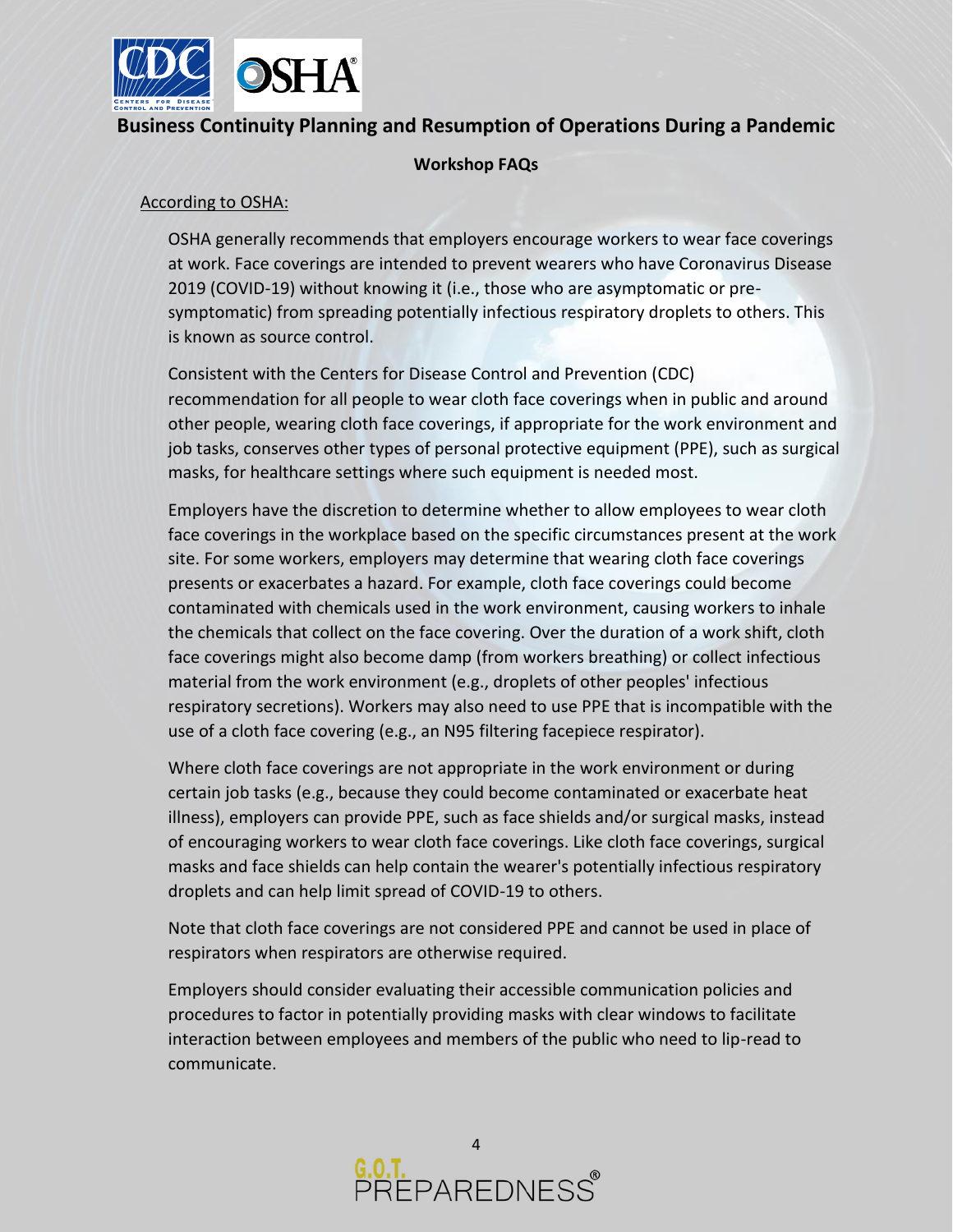

## **Workshop FAQs**

**4. If workers wear cloth face coverings, do employers still need to ensure social distancing measures in the workplace?** 

### According to OSHA:

Yes. Cloth face coverings are not a substitute for social distancing measures.

### **5. If I wear a reusable cloth face covering, how should I keep it clean?**

#### According to OSHA:

The CDC [provides guidance on washing face coverings.](https://www.cdc.gov/coronavirus/2019-ncov/prevent-getting-sick/diy-cloth-face-coverings.html) OSHA suggests following those recommendations, and always washing or discarding cloth face coverings that are visibly soiled.

# **6. Are surgical masks or cloth face coverings acceptable respiratory protection in the construction industry, when respirators would be needed but are not available because of the COVID-19 pandemic?**

### According to OSHA:

No. Employers must not use surgical masks or cloth face coverings when respirators are needed.

In general, employers should always rely on a hierarchy of controls that first includes efforts to eliminate or substitute out workplace hazards and then uses engineering controls (e.g., ventilation, wet methods), administrative controls (e.g., written procedures, modification of task duration), and safe work practices to prevent worker exposures to respiratory hazards, before relying on personal protective equipment, such as respirators. When respirators are needed, OSHA's guidance describes enforcement discretion around use of respirators, including in situations in which it may be necessary to extend the use of or reuse certain respirators, use respirators beyond their manufacturer's recommended shelf life, and/or use respirators certified under the standards of other countries or jurisdictions.

The Centers for Disease Control and Prevention and OSHA have described crisis strategies intended for use in healthcare in which surgical masks or cloth face coverings may offer more protection than no mask at all when respirators are needed but are not available. Such information is not intended to suggest that surgical masks or cloth face

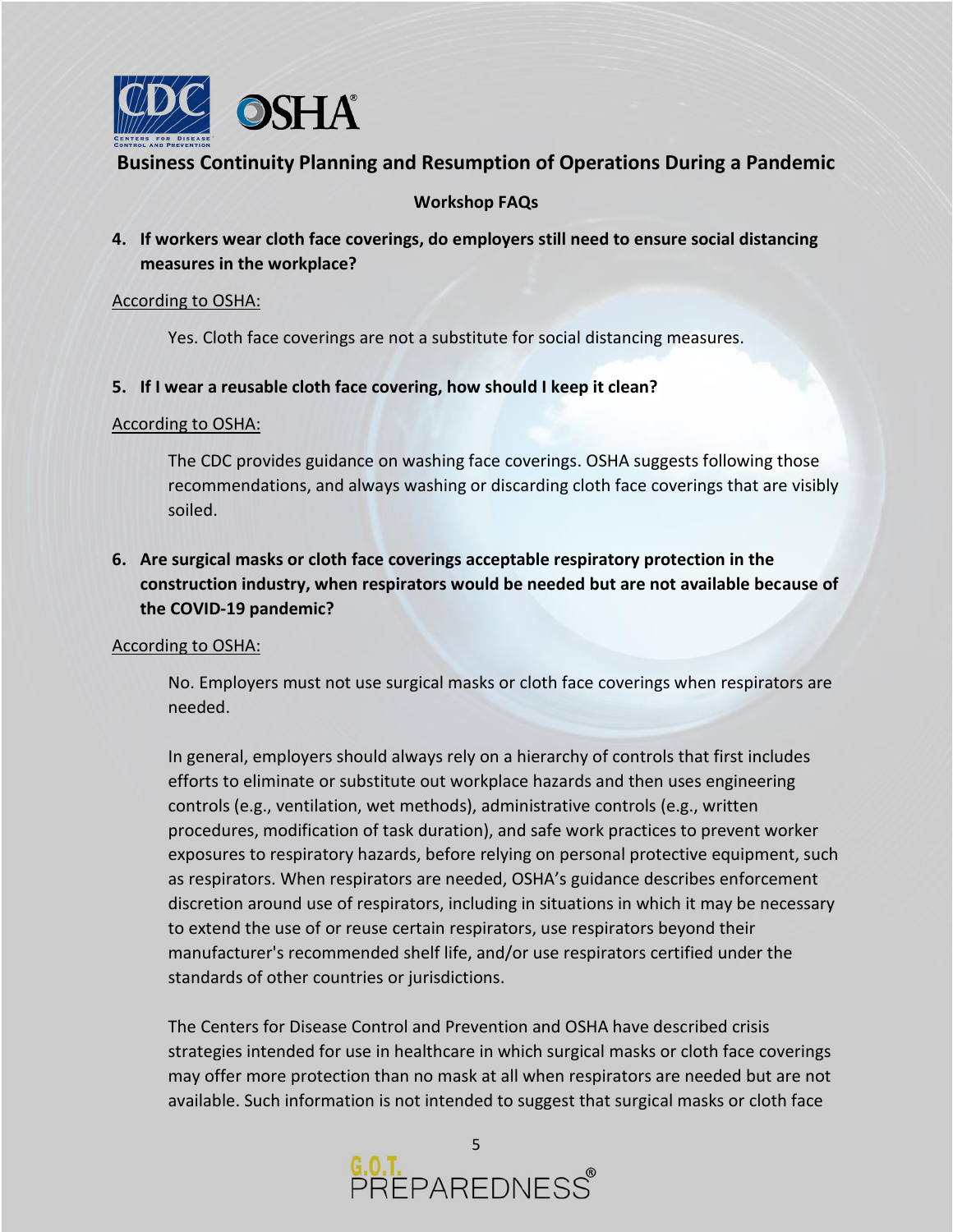

## **Workshop FAQs**

coverings provide adequate protection against exposure to airborne contaminants for which respirators would ordinarily be needed. Although OSHA's enforcement guidance describes equipment prioritization that includes surgical masks, employers must still comply with the provisions of any standards that apply to the types of exposures their workers may face. For example, the permissible exposure limits of all substance-specific standards, such as asbestos and silica, remain in place, and surgical masks are not an acceptable means of protection when respirators would otherwise be required (e.g., when engineering, administrative, and work practice controls do not sufficiently control exposures).

If respirators are needed but not available (including as described in the OSHA enforcement guidance noted above), and hazards cannot otherwise be adequately controlled through other elements of the hierarchy of controls (i.e., elimination, substitution, engineering controls, administrative controls, and/or safe work practices), avoid worker exposure to the hazard. Whenever a hazard presents an imminent danger, and in additional situations whenever feasible, the task should be delayed until feasible control measures are available to prevent exposures or reduce them to acceptable levels (i.e., at or below applicable OSHA permissible exposure limits).

## **7. What should I do if an employee comes to work with COVID-19 symptoms (Fever, cough, or shortness of breath)?**

### According to the Centers for Disease Control and Prevention (CDC):

Employees who have symptoms when they arrive at work or become sick during the day should immediately be separated from other employees, customers, and visitors and sent home. Employees who develop symptoms outside of work should notify their supervisor and stay home.

Sick employees should follow CDC-recommended steps. Employees should not return to work until they have met the criteria to discontinue home isolation and have consulted with a healthcare provider and state or local health department.

Employers should not require sick employees to provide a COVID-19 test result or healthcare provider's note to validate their illness, qualify for sick leave, or return to work. Healthcare provider offices and medical facilities may be extremely busy and not able to provide such documentation in a timely manner.

### **8. What should I do if an employee is suspected or confirmed to have COVID-19?**

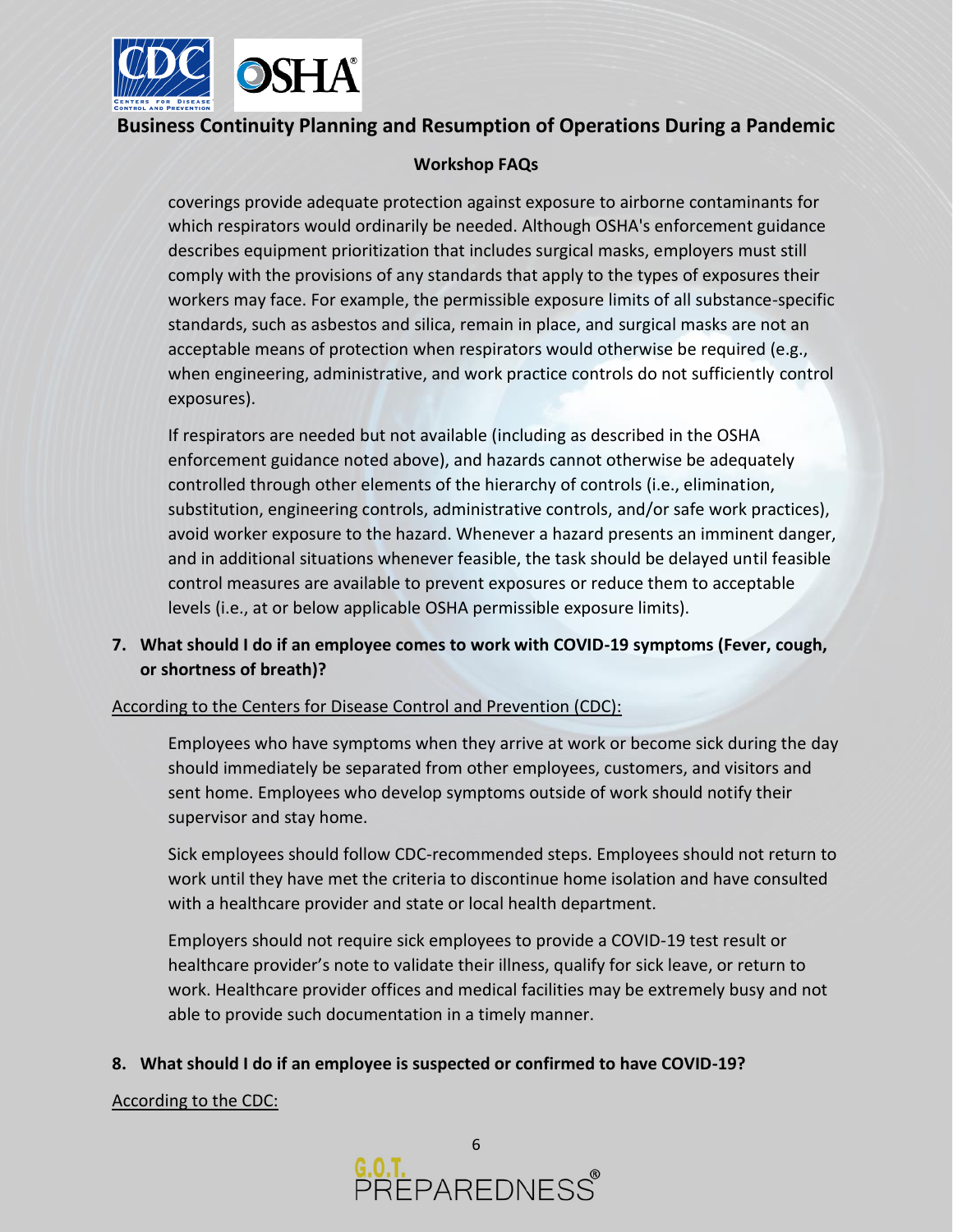

## **Workshop FAQs**

In most cases, you do not need to shut down your facility. But do close off any areas used for prolonged periods of time by the sick person:

- $\circ$  Wait 24 hours before cleaning and disinfecting to minimize potential for other employees being exposed to respiratory droplets. If waiting 24 hours is not feasible, wait as long as possible.
- $\circ$  During this waiting period, open outside doors and windows to increase air circulation in these areas.

Follow the CDC cleaning and disinfection recommendations:

- o Clean dirty surfaces with soap and water before disinfecting them.
- $\circ$  To disinfect surfaces, use products that meet EPA criteria for use against SARS-Cov-2, the virus that causes COVID-19, and are appropriate for the surface.
- $\circ$  Always wear gloves and gowns appropriate for the chemicals being used when you are cleaning and disinfecting.
- o You may need to wear additional personal protective equipment (PPE) depending on the setting and disinfectant product you are using.
- $\circ$  In addition to cleaning and disinfecting, employers should determine which employees may have been exposed to the virus and need to take additional precautions:
	- Most workplaces should follow the Public Health Recommendations for Community-Related Exposure.
	- Critical infrastructure workplaces should follow the guidance Implementing Safety Practices for Critical Infrastructure Workers Who May Have Had Exposure to a Person with Suspected or Confirmed COVID-19.
	- Sick employees should follow CDC-recommended steps. Employees should not return to work until they have met the criteria to discontinue home isolation and have consulted with a healthcare provider and state or local health department.

If an employee is confirmed to have COVID-19, employers should inform fellow employees of their possible exposure to COVID-19 in the workplace but maintain confidentiality as required by the Americans with Disabilities Act (ADA).

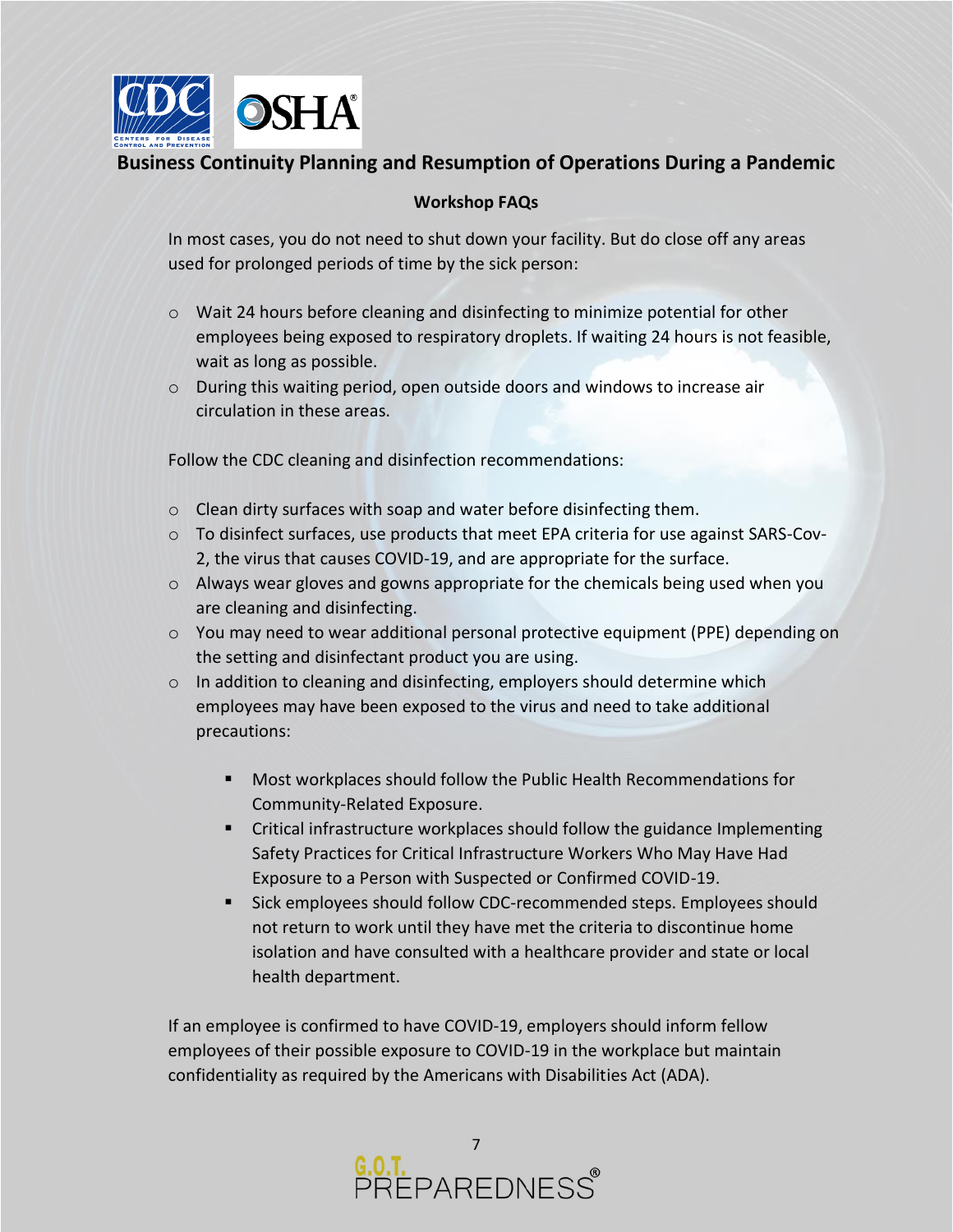

## **Workshop FAQs**

## **9. If employees have been exposed but are not showing symptoms, should I allow them to work?**

### According to the CDC:

Employees may have been exposed if they are a "close contact" of someone who infected, which is defined as being within approximately 6 feet (2 meters) of a person with COVID-19 for a prolonged period of time:

- o Potentially exposed employees who have symptoms of COVID-19 should self-isolate and follow CDC recommended steps.
- o Potentially exposed employees who do not have symptoms should remain at home or in a comparable setting and practice social distancing for 14 days.

All other employees should self-monitor for symptoms such as fever, cough, or shortness of breath. If they develop symptoms, they should notify their supervisor and stay home.

To ensure continuity of operations of essential functions, CDC advises that critical infrastructure workers may be permitted to continue work following potential exposure to COVID-19, provided they remain symptom-free and additional precautions are taken to protect them and the community.

Critical infrastructure businesses have an obligation to limit, to the extent possible, the reintegration of in-person workers who have been exposed to COVID-19 but remain symptom-free in ways that best protect the health of the worker, their co-workers, and the general public.

An analysis of core job tasks and workforce availability at worksites can allow the employer to match core activities to other equally skilled and available in-person workers who have not been exposed.

A critical infrastructure worker who is symptom-free and returns to work should wear a face mask at all times while in the workplace for 14 days after last exposure. Employers can issue facemasks or can approve employees' supplied cloth face coverings in the event of shortages.

**10. What should I do if I find out several days later, after an employee worked, that they were diagnosed with COVID-19?** 

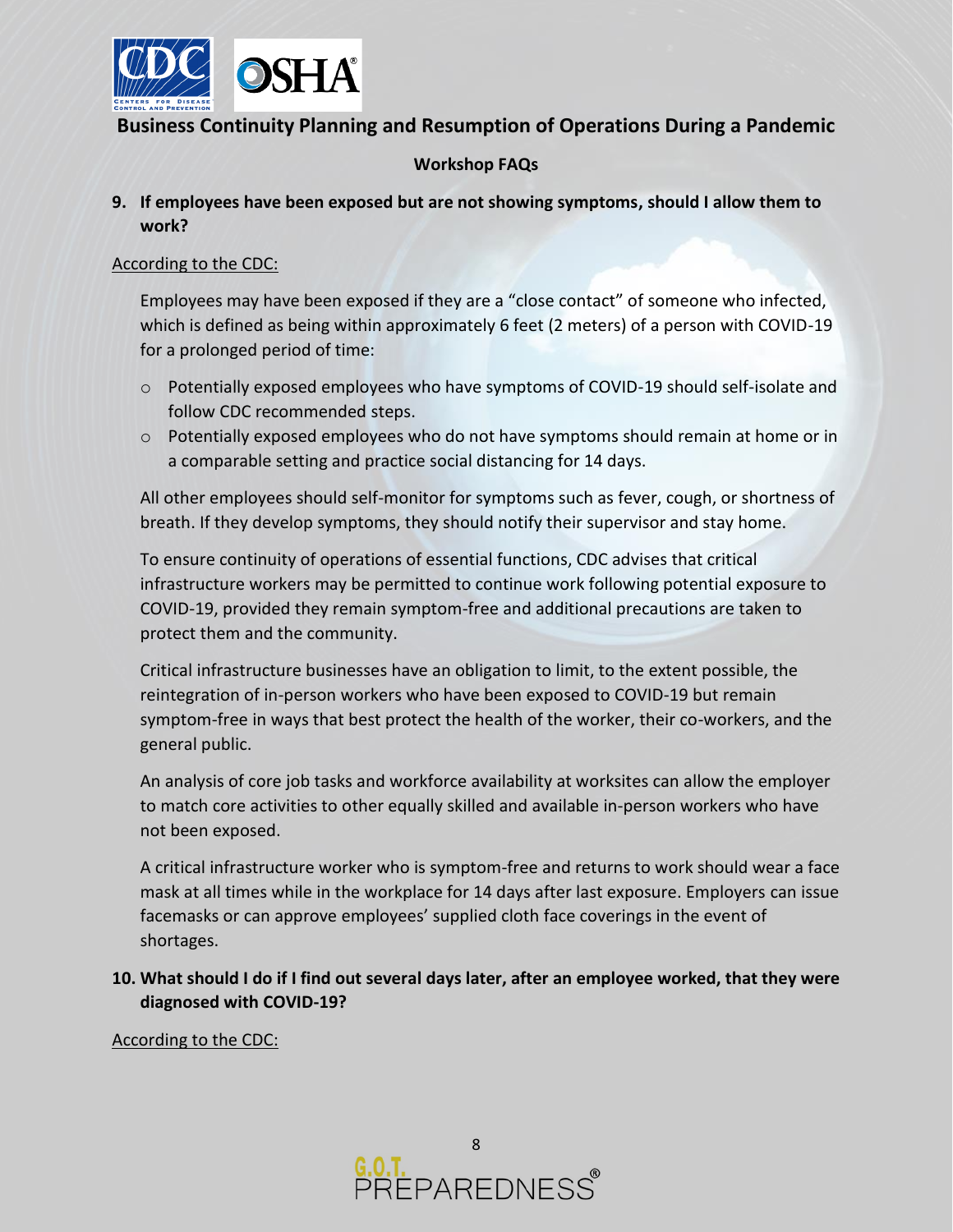

### **Workshop FAQs**

If it has been less than 7 days since the sick employee used the facility, clean and disinfect all areas used by the sick employee following the CDC cleaning and disinfection recommendations.

If it has been 7 days or more since the sick employee used the facility, additional cleaning and disinfection is not necessary. Continue routinely cleaning and disinfecting all high-touch surfaces in the facility.

Other employees may have been exposed to the virus if they were in "close contact" (within approximately 6 feet or 2 meters) of the sick employee for a prolonged period of time.

- o Those who have symptoms should self-isolate and follow CDC recommended steps.
- $\circ$  In most workplaces, those potentially exposed but with no symptoms should remain at home or in a comparable setting and practice social distancing for 14 days.
- o Critical infrastructure workers should follow Implementing Safety Practices for Critical Infrastructure Workers Who May Have Had Exposure to a Person with Suspected or Confirmed COVID-19.
- o A critical infrastructure worker who is symptom-free and returns to work should wear a face mask at all times while in the workplace for 14 days after last exposure. Employers can issue facemasks or can approve employees' supplied cloth face coverings in the event of shortages.

Employees not considered exposed should self-monitor for symptoms such as fever, cough, or shortness of breath. If they develop symptoms, they should notify their supervisor and stay home.

### **11. When should an employee suspected or confirmed to have COVID-19 return to work?**

### According to the CDC:

Sick employees should follow steps to prevent the spread of COVID-19 if you are sick. Employees should not return to work until they meet the criteria to discontinue home isolation and have consulted with a healthcare provider and state or local health department.

Employers should not require sick employee to provide a negative COVID-19 test result or healthcare provider's note to return to work. Employees with COVID-19 who have stayed home can stop home isolation and return to work when they have met one of the following sets of criteria:

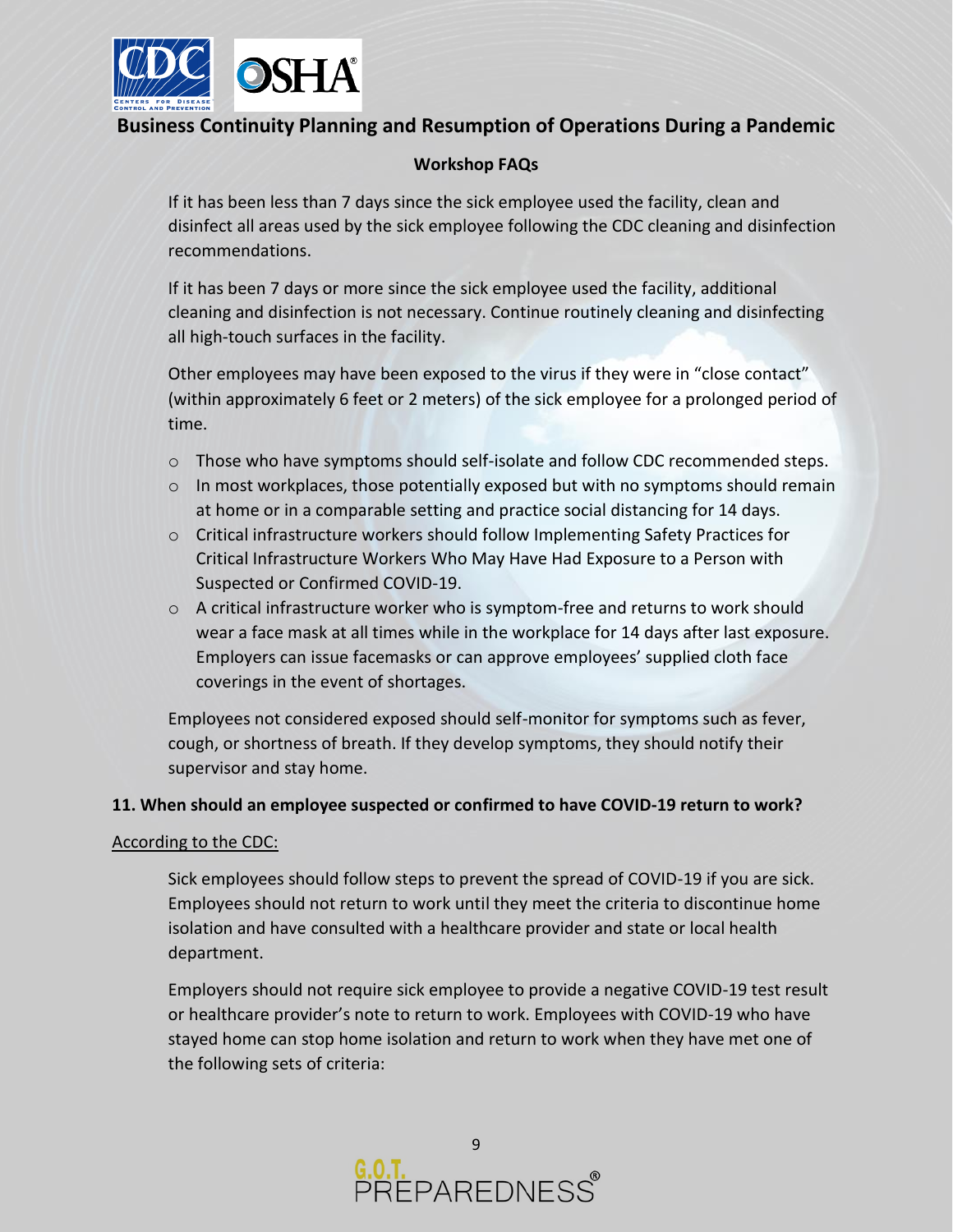

## **Workshop FAQs**

- $\circ$  Option 1: If, in consultation with a healthcare provider and local public health authorities knowledgeable about locally available testing resources, it is determined an employee will not have a test to determine if they are still contagious, the employee can leave home and return to work after these three conditions have been met:
	- The employee has had no fever for at least 72 hours (that is, 3 full days of no fever without the use medicine that reduces fevers) AND respiratory symptoms have improved (for example, cough or shortness of breath have improved) AND at least 10 days have passed since their symptoms first appeared
- $\circ$  Option 2: If, in consultation with a healthcare provider and local public health authorities knowledgeable about locally available testing resources, it is determined the employee will be tested to determine if the employee is still contagious, the employee can leave home after these three conditions have been met:
	- The employee no longer has a fever (without the use of medicine that reduces fevers) AND respiratory symptoms have improved (for example, cough or shortness of breath have improved) AND they received two negative tests in a row, at least 24 hours apart. Their doctor should follow CDC guidelines.

### **12. What should I do if an employee has a respiratory illness?**

### According to the CDC:

Employees who appear to have COVID-19 symptoms, such as fever, cough, or shortness of breath, upon arrival to work or becomes sick during the day with COVID-19 symptoms should immediately be separated from other employees, customers, and visitors and sent home.

CDC has a symptom self-checker chatbot called Clara that employers and employees may find helpful. It has a series of questions and recommends what level of medical care, if any, the user should seek. It is not intended to provide diagnosis or treatment.

### **13. What does Acute Respiratory Illness mean?**

#### According to the CDC:

"Acute" respiratory illness is an infection of the upper or lower respiratory tract that may interfere with normal breathing, such as COVID-19. "Acute" means of recent onset.

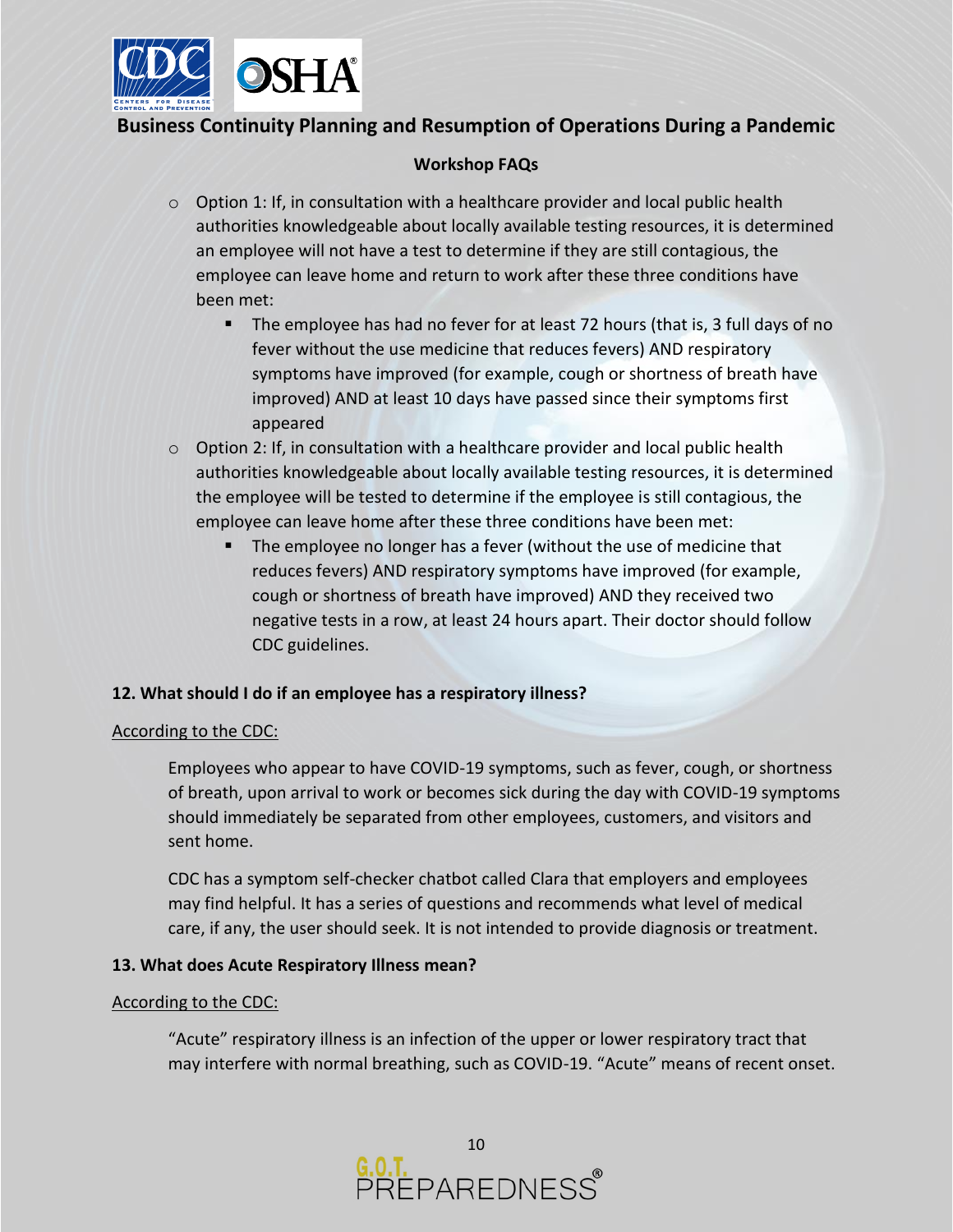

## **Workshop FAQs**

A respiratory illness that is acute, that is, of recent onset (for example, for a few days), and is used to distinguish from chronic respiratory illnesses like asthma and chronic obstructive pulmonary disease (COPD).

### **14. Are allergy symptoms considered an Acute Respiratory Illness?**

#### According to the CDC:

No. Allergy symptoms are not considered an acute respiratory illness.

### **15. How do I keep employees who interact with customers safe?**

### According to the CDC:

To keep your employees safe, you should:

- $\circ$  Consider options to increase physical space between employees and customers such as opening a drive- through, erecting partitions, and marking floors to guide spacing at least six feet apart.
- o At least once a day clean and disinfect surfaces frequently touched by multiple people. This includes door handles, desks, phones, light switches, and faucets,
- $\circ$  Consider assigning a person to rotate throughout the workplace to clean and disinfect surfaces.
- $\circ$  Consider scheduling handwashing breaks so employees can wash their hands with soap and water for at least 20 seconds. Use hand sanitizer that contains at least 60% alcohol if soap and water are not available.
- $\circ$  Consider scheduling a relief person to give cashiers and service desk workers an opportunity to wash their hands.

## **16. How can I protect employees who may be at higher risk for severe illness?**

### According to the CDC:

Have conversations with employees if they express concerns. Some people may be at higher risk of severe illness. This includes older adults (65 years and older) and people of any age with serious underlying medical conditions. By using strategies that help prevent the spread of COVID-19 in the workplace, you will help protect all employees, including those at higher risk. These strategies include:

- o Implementing telework and other social distancing practices
- o Actively encouraging employees to stay home when sick
- o Promoting handwashing

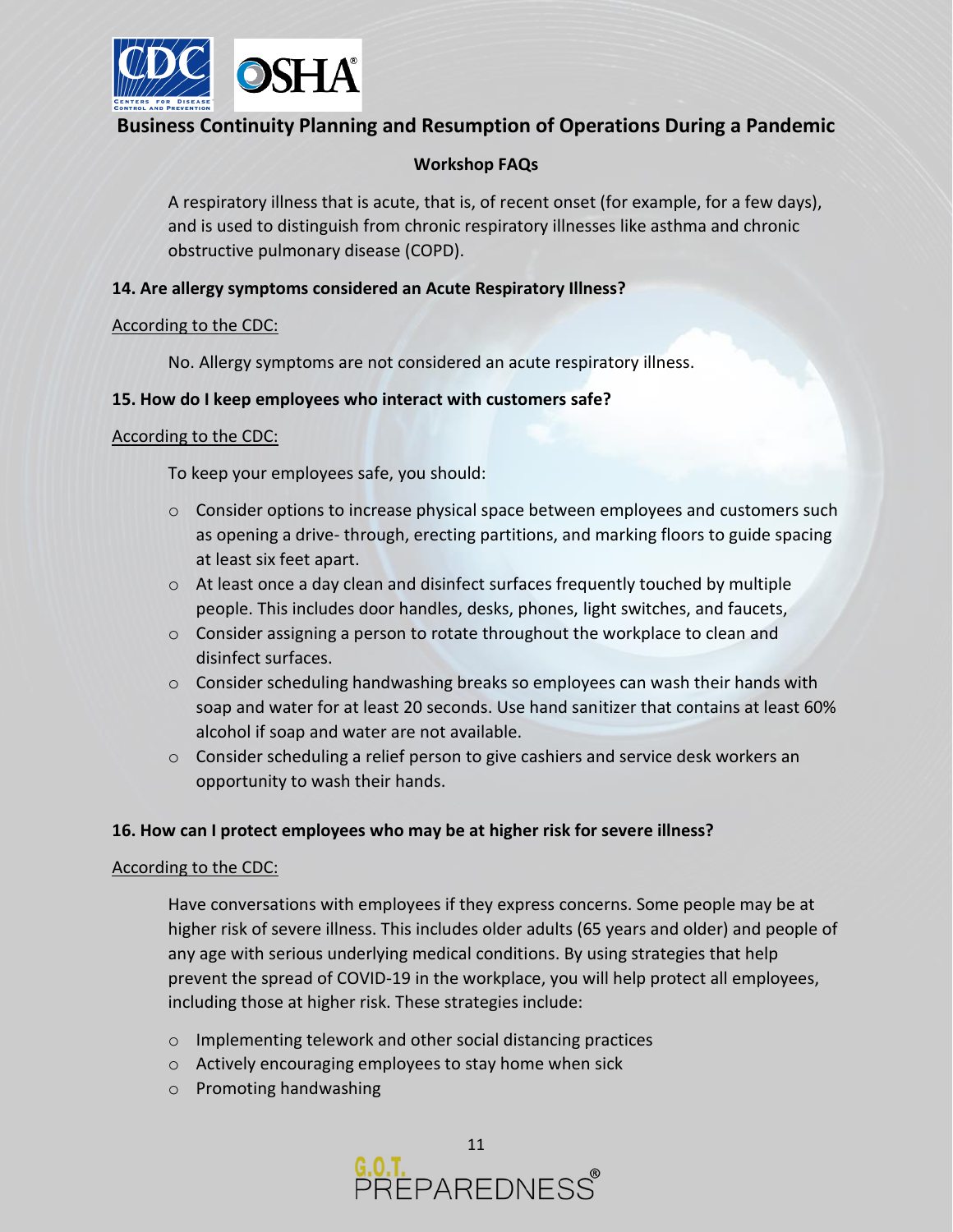

## **Workshop FAQs**

 $\circ$  Providing supplies and appropriate personal protective equipment (PPE) for cleaning and disinfecting workspaces

In workplaces where it's not possible to eliminate face-to-face contact (such as retail), consider assigning higher risk employees work tasks that allow them to maintain a 6 foot distance from others, if feasible.

Employers should not require employees to provide a note from their healthcare provider when they are sick and instead allow them to inform their supervisors or employee health services when they have conditions that put them at higher risk for diseases.

## **17. Do my employees need to wear cloth face coverings or personal protective equipment (PPE) (such as N95 Respirators, gloves) to protect themselves while working?**

### According to the CDC:

CDC recommends wearing cloth face coverings in public settings where other social distancing measures are difficult to maintain, especially in areas of significant community transmission. Cloth face coverings may prevent people who don't know they have the virus from transmitting it to others. These face coverings are not surgical masks or respirators and are not appropriate substitutes for them in workplaces where masks or respirators are recommended or required.

Employees should continue to follow their routine policies and procedures for PPE (if any) that they would ordinarily use for their job tasks. When cleaning and disinfecting, employees should always wear gloves and gowns appropriate for the chemicals being used. Additional personal protective equipment (PPE) may be needed based on setting and product.

CDC does not recommend the use of PPE in workplaces where it is not routinely recommended. Facilities can use the hierarchy of controls, such as administrative, and engineering controls – these strategies are even more effective at preventing exposures than wearing PPE.

### **18. How often should my employees wash their hands while at work?**

#### According to the CDC:

CDC recommends employees protect themselves from respiratory illness with everyday preventive actions, including good hand hygiene. Employees should wash hands often

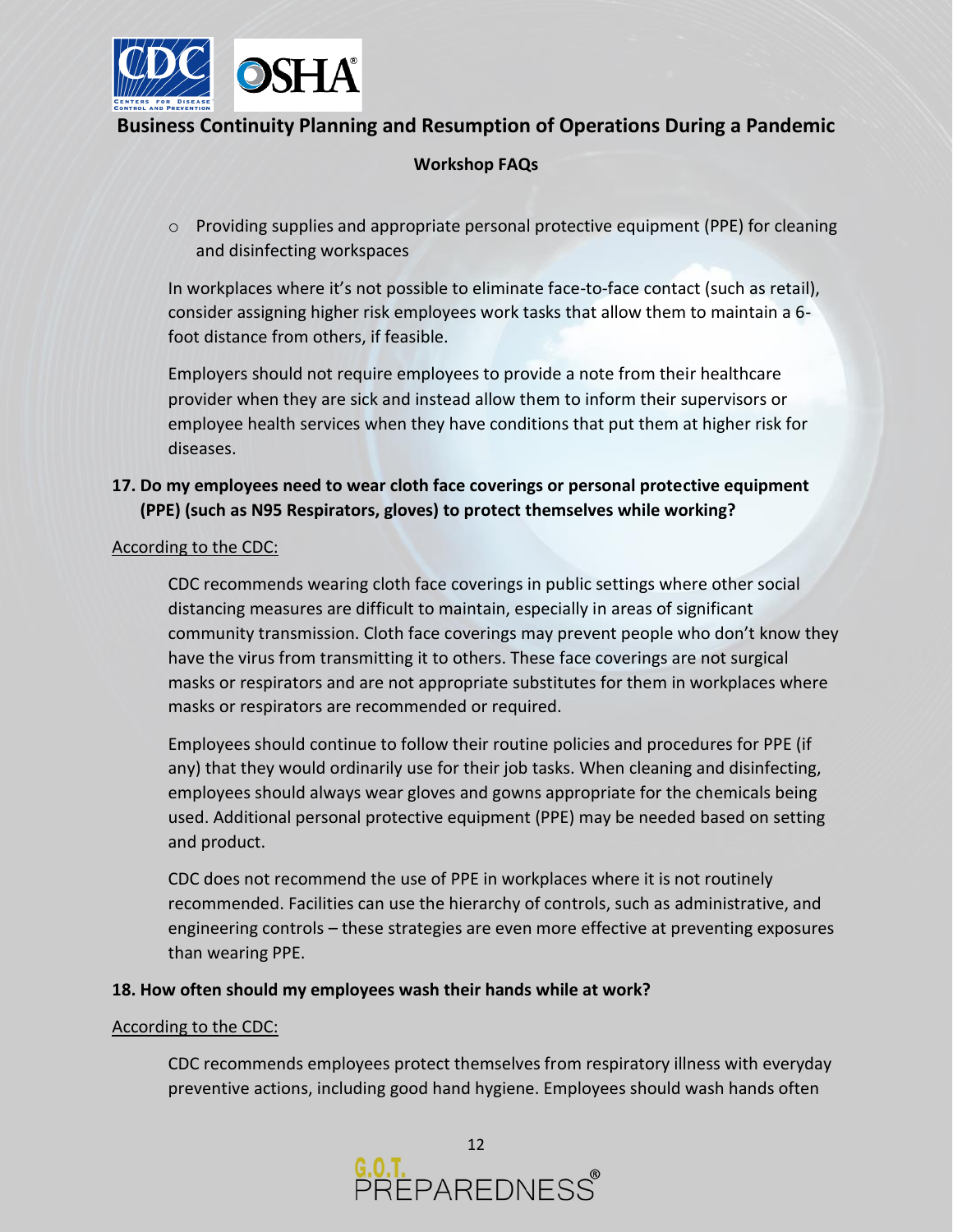

### **Workshop FAQs**

with soap and water for at least 20 seconds, or use a hand sanitizer that contains at least 60% alcohol if soap and water are not readily available, especially during key times when persons are likely to be infected by or spread germs:

- o After blowing one's nose, coughing, sneezing, or touching one's face or eyes
- o Before, during, and after preparing food
- o After using the toilet
- o After touching garbage
- o Before and after the work shift
- o Before and after work breaks
- o After touching objects that have been handled by customers

### **19. What can I tell my employees about reducing the spread of COVID-19 at work?**

#### According to the CDC:

Employees should take the following steps to protect themselves at work:

- $\circ$  Follow the policies and procedures of the employer related to illness, cleaning and disinfecting, and work meetings and travel.
- o Stay home if sick, except to get medical care.
- o Maintain a distance of at least 6 ft. from all other persons
- $\circ$  Understand that no one with symptoms should be present at the workplace. Employees should inform their supervisor if they or their colleagues develop symptoms at work, especially fever, cough, or shortness of breath.
- o Wash hands often with soap and water for at least 20 seconds, especially after blowing noses, coughing, or sneezing, or having been in a public place.
- $\circ$  Use hand sanitizer that contains at least 60% alcohol if soap and water are not available.
- o Avoid touching eyes, nose, and mouth.
- $\circ$  To the extent possible, avoid touching high-touch surfaces in public places elevator buttons, door handles, handrails, handshaking with people, etc.
- o Minimize handling cash, credit cards, and mobile or electronic devices when possible.
- $\circ$  Practice social distancing by keeping at least 6 feet away from fellow co-workers, customers, and visitors when possible.
- o Avoid all non-essential travel.

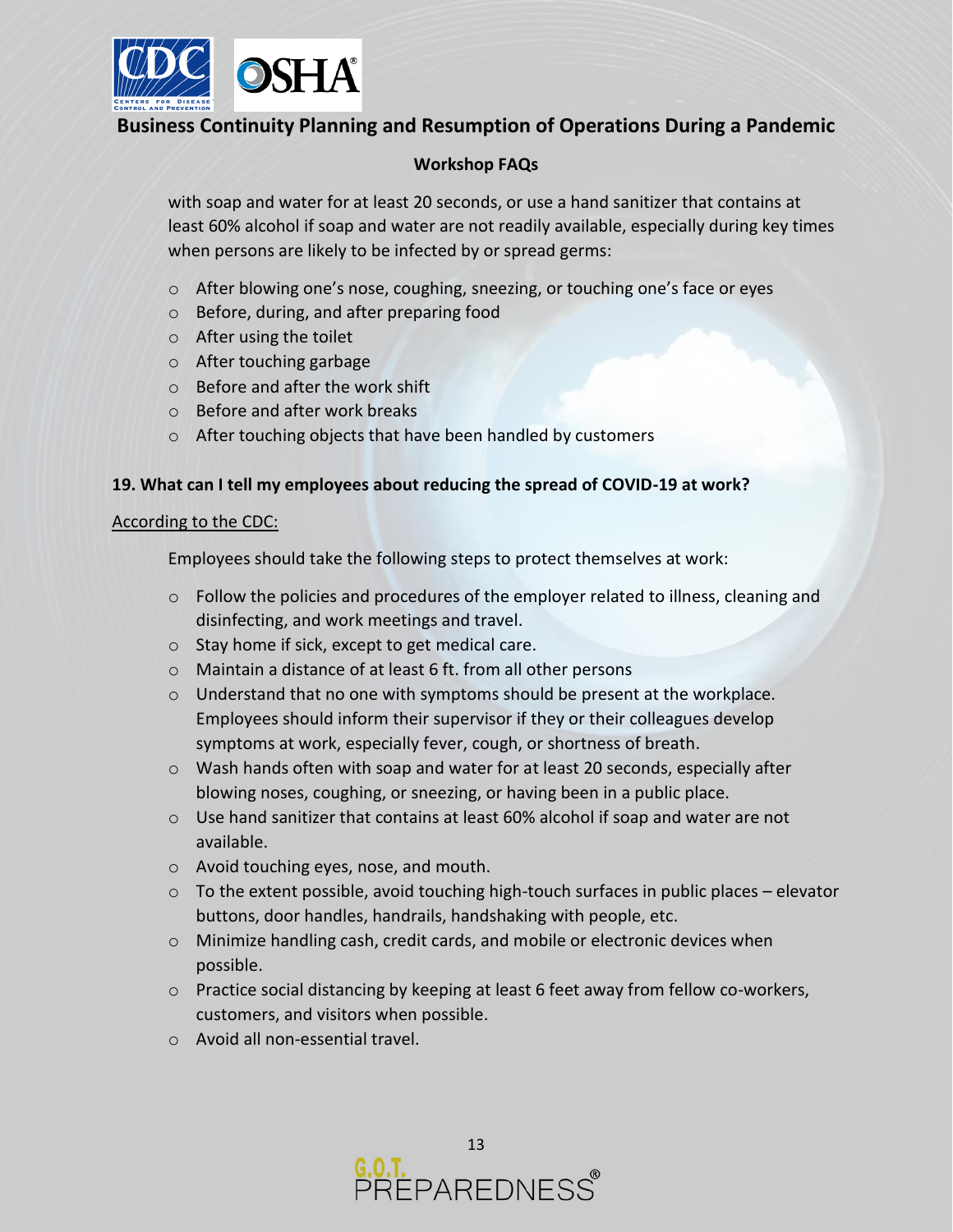

## **Workshop FAQs**

## **20. Should we be screening employees for COVID-19 symptoms (such as temperature checks)? What is the best way to do that?**

#### According to the CDC:

Screening employees is an optional strategy that employers may use. There are several methods that employers can use to protect the employee conducting the temperature screening. The most protective methods incorporate social distancing (maintaining a distance of 6 feet from others), or physical barriers to eliminate or minimize the screener's exposures due to close contact with a person who has symptoms during screening. Examples to consider that incorporate these types of controls for temperature screening include:

- $\circ$  Reliance on Social Distancing: Ask employees to take their own temperature either before coming to the workplace or upon arrival at the workplace. Upon their arrival, stand at least 6 feet away from the employee and:
	- Ask the employee to confirm that their temperature is less than 100.4o F (38.0o C), and confirm that they are not experiencing coughing or shortness of breath.
	- Make a visual inspection of the employee for signs of illness, which could include flushed cheeks or fatigue.
	- Screening staff do not need to wear personal protective equipment (PPE) if they can maintain a distance of 6 feet.
- o Reliance on Barrier/Partition Controls: During screening, the screener stands behind a physical barrier, such as a glass or plastic window or partition, that can protect the screener's face and mucous membranes from respiratory droplets that may be produced when the employee sneezes, coughs, or talks. Upon arrival, the screener should wash hands with soap and water for at least 20 seconds or, if soap and water are not available, use hand sanitizer with at least 60% alcohol. Then:
	- Make a visual inspection of the employee for signs of illness, which could include flushed cheeks or fatigue.
	- Conduct temperature and symptom screening using this protocol:
		- Put on disposable gloves.
		- Check the employee's temperature, reaching around the partition or through the window. Make sure the screener's face stays behind the barrier at all times during the screening.

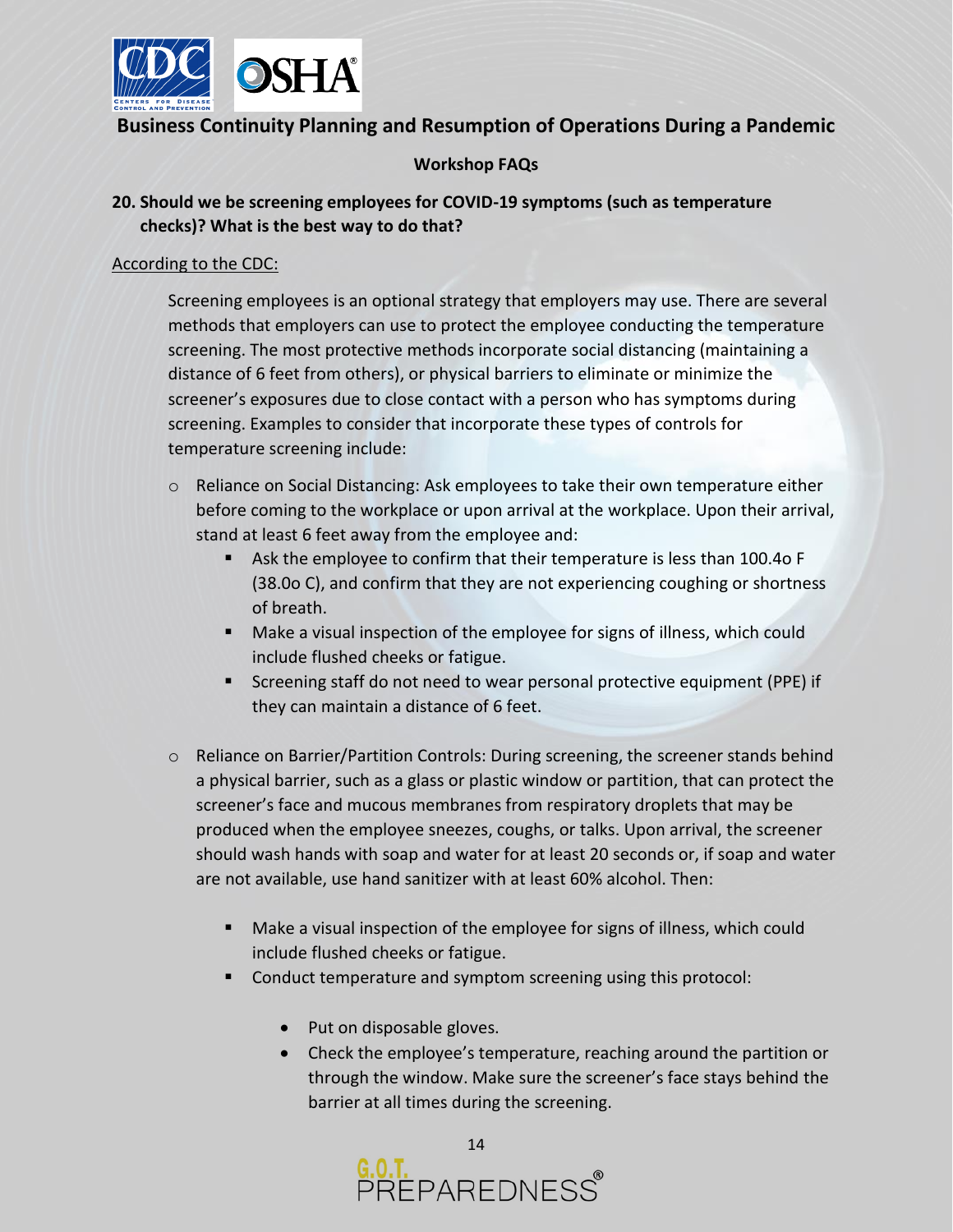

### **Workshop FAQs**

- If performing a temperature check on multiple individuals, make sure that you use a clean pair of gloves for each employee and that the thermometer has been thoroughly cleaned in between each check. If disposable or non-contact thermometers are used and you did not have physical contact with an individual, you do not need to change gloves before the next check. If non-contact thermometers are used, clean and disinfect them according to manufacturer's instructions and facility policies.
- Remove and discard PPE (gloves), and wash hands with soap and water for at least 20 seconds. If soap and water are not available, use hand sanitizer with at least 60% alcohol.

If social distance or barrier controls cannot be implemented during screening, PPE can be used when the screener is within 6 feet of an employee during screening. However, reliance on PPE alone is a less effective control and more difficult to implement given PPE shortages and training requirements.

- o Reliance on Personal Protective Equipment (PPE): Upon arrival, the screener should wash their hands with soap and water for at least 20 seconds or use hand sanitizer with at least 60% alcohol, put on a facemask, eye protection (goggles or disposable face shield that fully covers the front and sides of the face), and a single pair of disposable gloves. A gown could be considered if extensive contact with an employee is anticipated. Then:
- o Make a visual inspection of the employee for signs of illness, which could include flushed cheeks or fatigue, and confirm that the employee is not experiencing coughing or shortness of breath.
- o Take the employee's temperature.
	- If performing a temperature check on multiple individuals, make sure that you use a clean pair of gloves for each employee and that the thermometer has been thoroughly cleaned in between each check. If disposable or noncontact thermometers are used and you did not have physical contact with an individual, you do not need to change gloves before the next check. If non-contact thermometers are used, you should clean and disinfect them according to manufacturer's instructions and facility policies.

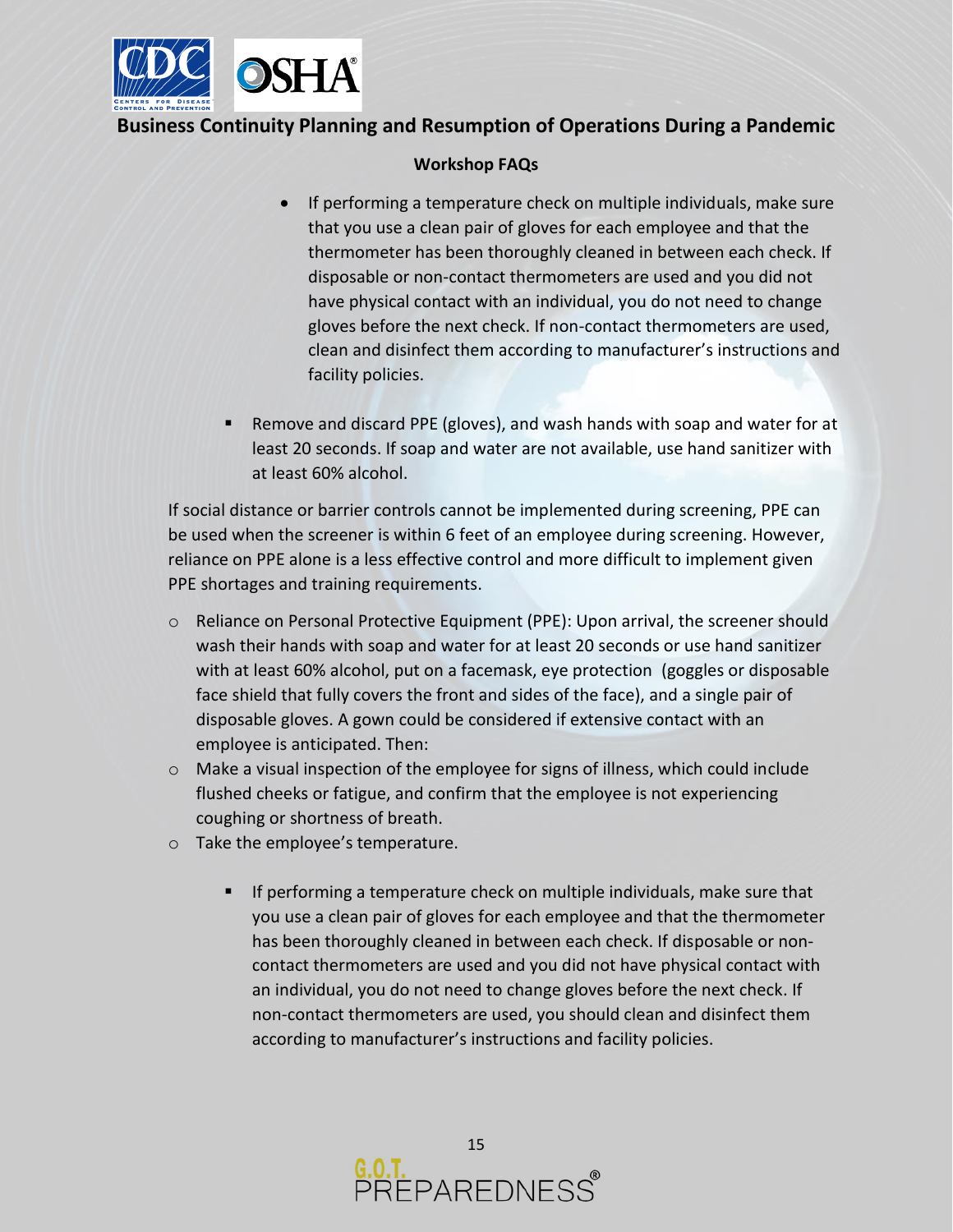

## **Workshop FAQs**

 $\circ$  After each screening, remove and discard PPE and wash hands with soap and water for at least 20 seconds or use hand sanitizer with at least 60% alcohol.

### **21. How do I handle Personal Protective Equipment (PPE) waste?**

#### According to the CDC:

Discard PPE into a trash can. There is no evidence to suggest that facility waste needs any additional disinfection.

#### **22. What is social distancing and how can my workplace do that?**

#### According to the CDC:

Social distancing means avoiding large gatherings and maintaining distance (at least 6 feet or 2 meters) from others when possible. Strategies that businesses could use include:

- o Allowing flexible worksites (such as telework)
- o Allowing flexible work hours (such as staggered shifts)
- o Increasing physical space between employees at the worksite
- o Increasing physical space between employees and customers (such as a drivethrough and partitions)
- o Implementing flexible meeting and travel options (such as postponing non-essential meetings or events)
- o Downsizing operations
- o Delivering services remotely (e.g., phone, video, or web)
- o Delivering products through curbside pick-up or delivery

### **23. I don't provide paid sick leave to my employees. What should I do?**

### According to the CDC:

Employers that do not currently offer sick leave to some or all of their employees may want to draft non-punitive "emergency sick leave" policies. Ensure that sick leave policies are flexible and consistent with public health guidance and that employees are aware of and understand these policies.

## **24. Should I require my employees to provide a doctor's note or positive COVID-19 test result?**

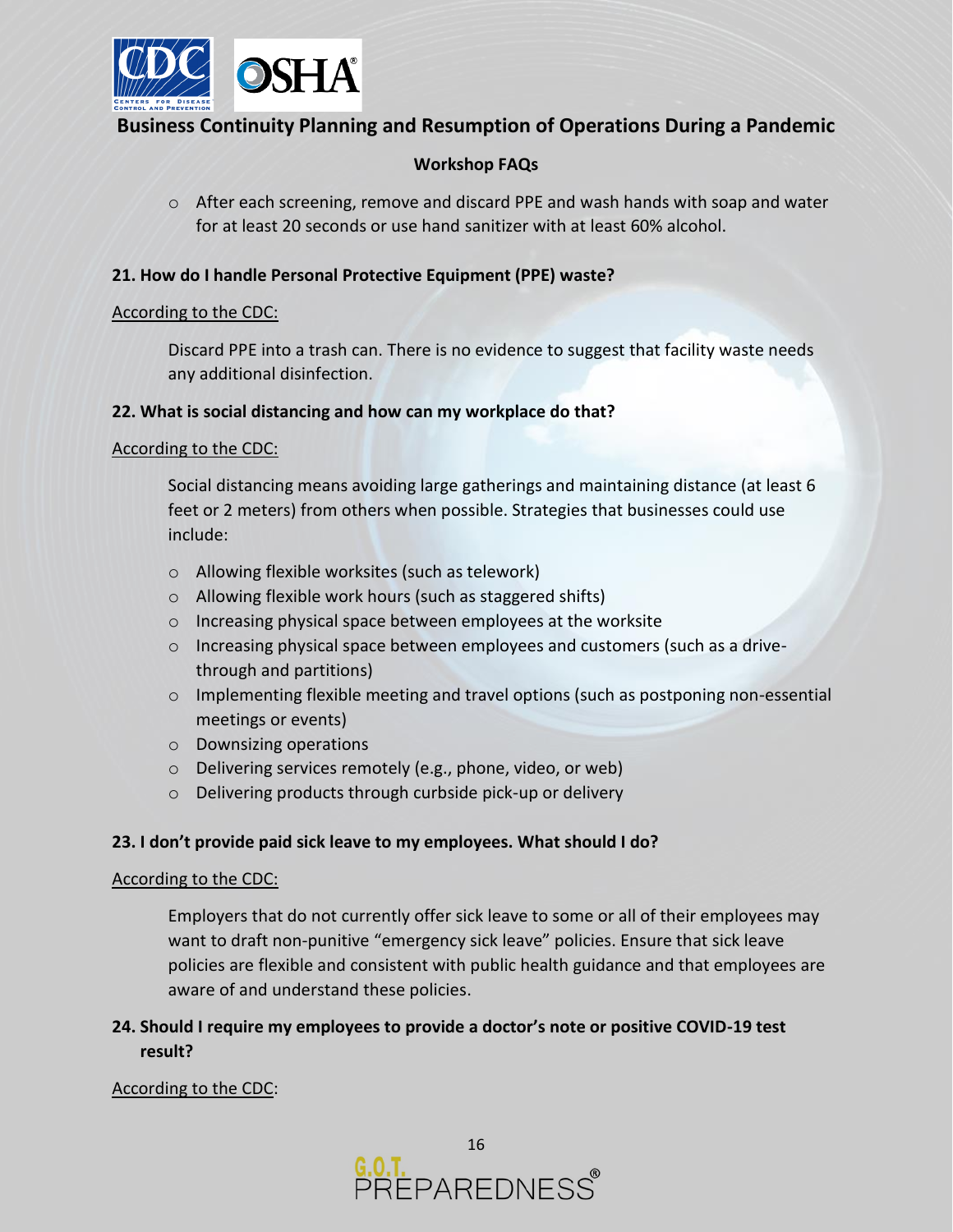

### **Workshop FAQs**

Employers should not require sick employees to provide a COVID-19 test result or a healthcare provider's note to validate their illness, qualify for sick leave, or to return to work. Healthcare provider offices and medical facilities may be extremely busy and not able to provide such documentation in a timely manner.

### **25. Should I cancel my meetings and conferences?**

#### According to the CDC:

Carefully consider whether travel is necessary, and use videoconferencing or teleconferencing when possible for work-related meetings and gatherings. Employers should consider canceling, adjusting, or postponing large work-related meetings or gatherings that can only occur in-person. Follow CDC guidance for events and mass gatherings.

When videoconferencing or teleconferencing is not possible, hold meetings in open, well-ventilated spaces, and space chairs at least 6 feet apart. Encourage staff and attendees to stay home if sick.

#### **26. How do I clean and disinfect machinery or equipment?**

### According to the CDC:

Current evidence, though still preliminary, suggests that SARS-CoV-2, the virus that causes COVID-19, may remain viable for hours to days on surfaces made from a variety of materials. It may be possible that a person can get COVID-19 by touching a surface or object that has the virus on it and then touching their own mouth, nose, or possibly their eyes, but this is not thought to be the main way the virus spreads.

If the machinery or equipment in question are not accessible to employees or have not been in contact with someone infected with COVID-19, they will not present an exposure hazard.

If machinery or equipment are thought to be contaminated and can be cleaned, follow the CDC cleaning and disinfection recommendations. First clean dirty surfaces with soap and water. Second, disinfect surfaces using products that meet EPA's criteria for use against SARS-Cov-2 and are appropriate for the surface.

If machinery or equipment are thought to be contaminated and cannot be cleaned, they can be isolated. Isolate papers or any soft (porous) surfaces for a minimum of 24 hours before handling. After 24 hours, remove soft materials from the area and clean the hard

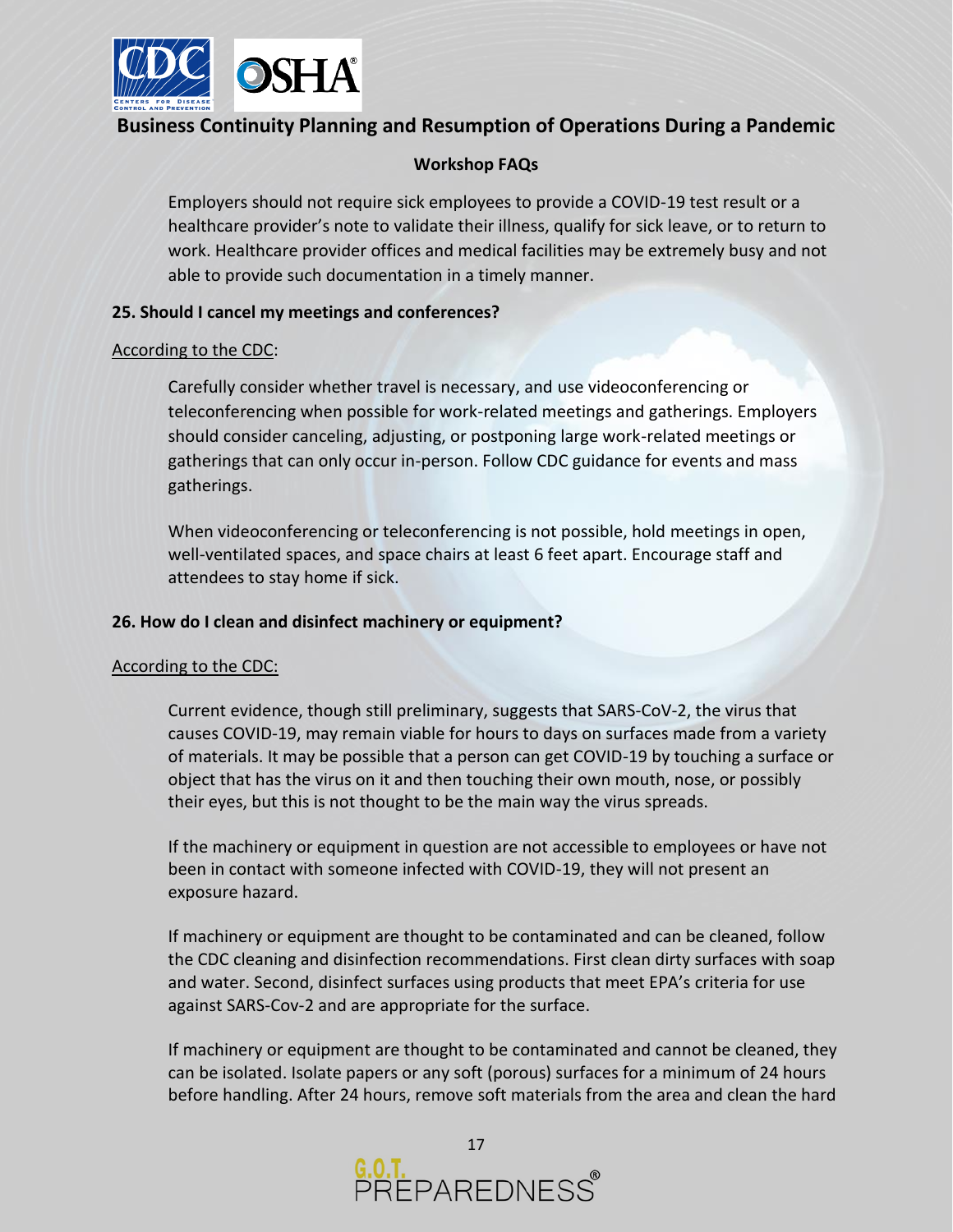

## **Workshop FAQs**

(non-porous) surfaces per the cleaning and disinfection recommendations. Isolate hard (non-porous) surfaces that cannot be cleaned and disinfected for a minimum of 7 days before handling.

#### **27. How can I safely use cleaning chemicals?**

#### According to the CDC:

Follow safe work practices when using cleaning chemicals:

- $\circ$  Always wear gloves appropriate for the chemicals being used when you are cleaning and disinfecting. Additional personal protective equipment (PPE) may be needed based on the setting and product you are using.
- o Never mix household bleach with ammonia or any other cleaner.
- o Make sure that employees know which cleaning chemicals must be diluted and how to correctly dilute the cleaners they are using.
- $\circ$  Employers must ensure workers are trained on the hazards of the cleaning chemicals used in the workplace in accordance with OSHA's Hazard Communication standard.
- $\circ$  Follow the manufacturer's instructions for all cleaning and disinfection products for concentration, application method, and contact time.

## **28. In addition to cleaning and disinfecting, what can I do to decrease the spread of disease in my workplace?**

#### According to the CDC:

Employers can also:

- o Provide tissues and no-touch disposal receptacles.
- $\circ$  Provide soap and water in the workplace. If soap and water are not readily available, use alcohol-based hand sanitizer that contains at least 60% alcohol.
- $\circ$  If hands are visibly dirty, soap and water should be chosen over hand sanitizer.
- o Place hand sanitizer in multiple locations to encourage good hand hygiene practices.
- $\circ$  Place posters that encourage staying home when sick, the importance of hand hygiene, and coughing and sneezing etiquette at the entrance to your workplace and in other workplace areas where employees are likely to see them.
- o Discourage handshaking

### **29. Should I adjust my ventilation system?**

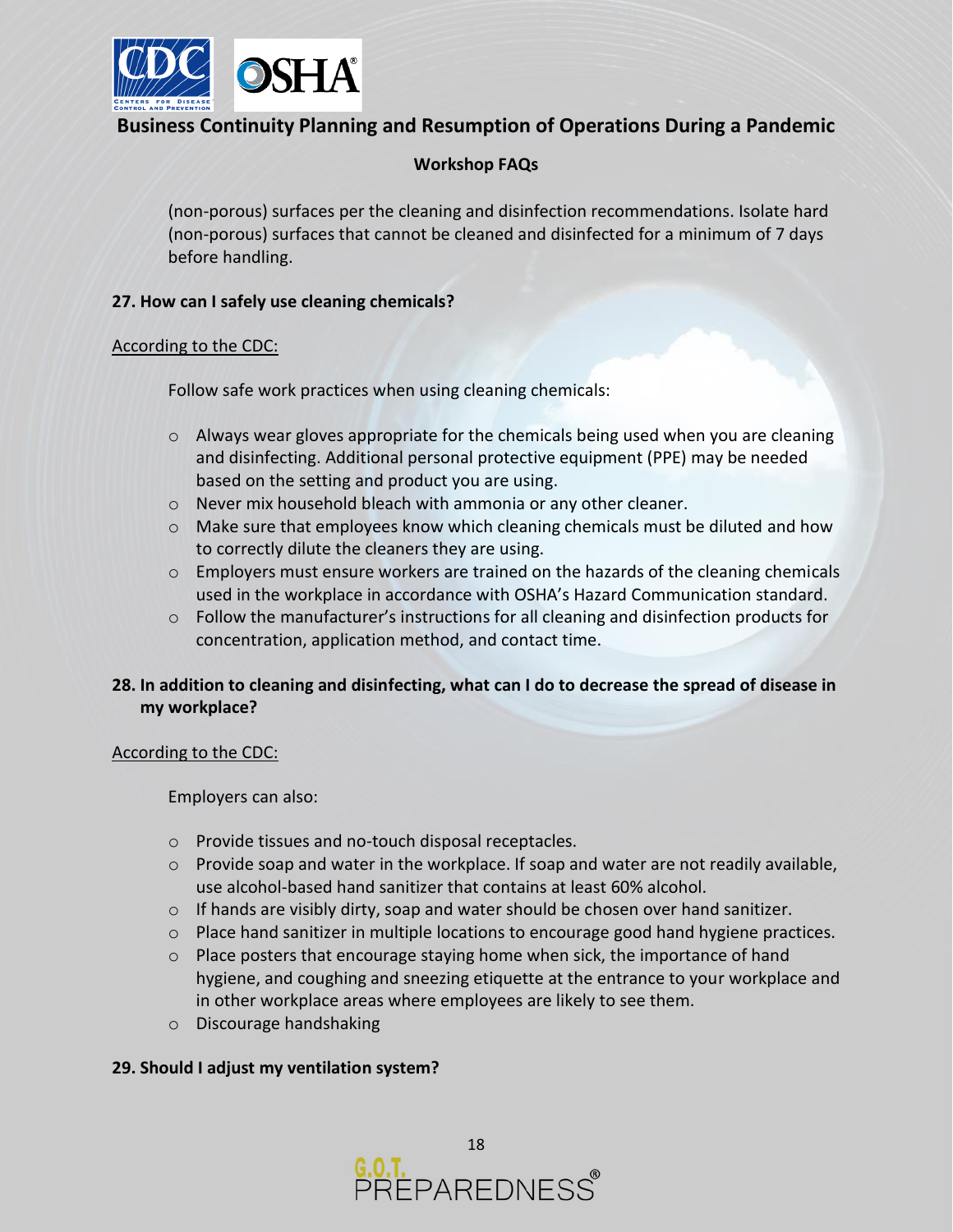

### **Workshop FAQs**

### According to the CDC:

The risk of spreading the virus that causes COVID-19 through ventilation systems has not been studied but is likely low. Routine HVAC maintenance is recommended. Although it is never the first line of prevention, consider general ventilation adjustments in your workplace, such as increasing ventilation and increasing the amount of outdoor air used by the system. Maintain the indoor air temperature and humidity at comfortable levels for building occupants.

## **30. If I shut down my facility because of a COVID-19 case or outbreak, what is the recommended way to clean and disinfect, and what is the appropriate timeframe to resume operations?**

#### According to the CDC:

Follow CDC guidance for cleaning and disinfection.

Wait 24 hours before cleaning and disinfecting to minimize potential for exposure to respiratory droplets. If 24 hours is not feasible, wait as long as possible.

Open outside doors and windows to increase air circulation in the area.

Cleaning staff should clean and disinfect all areas including offices, bathrooms, and common areas, focusing especially on frequently touched surfaces.

Clean dirty surfaces with soap and water prior to disinfection.

Next, disinfect surfaces using products that meet EPA's criteria for use against SARS-Cov-2, the virus that causes COVID-19, and that are appropriate for the surface.

Follow the manufacturer's instructions for all cleaning and disinfection products for concentration, application method, contact time, and required PPE.

Operations can resume as soon as the cleaning and disinfection are completed.

### **31. How do I know if my business is considered critical?**

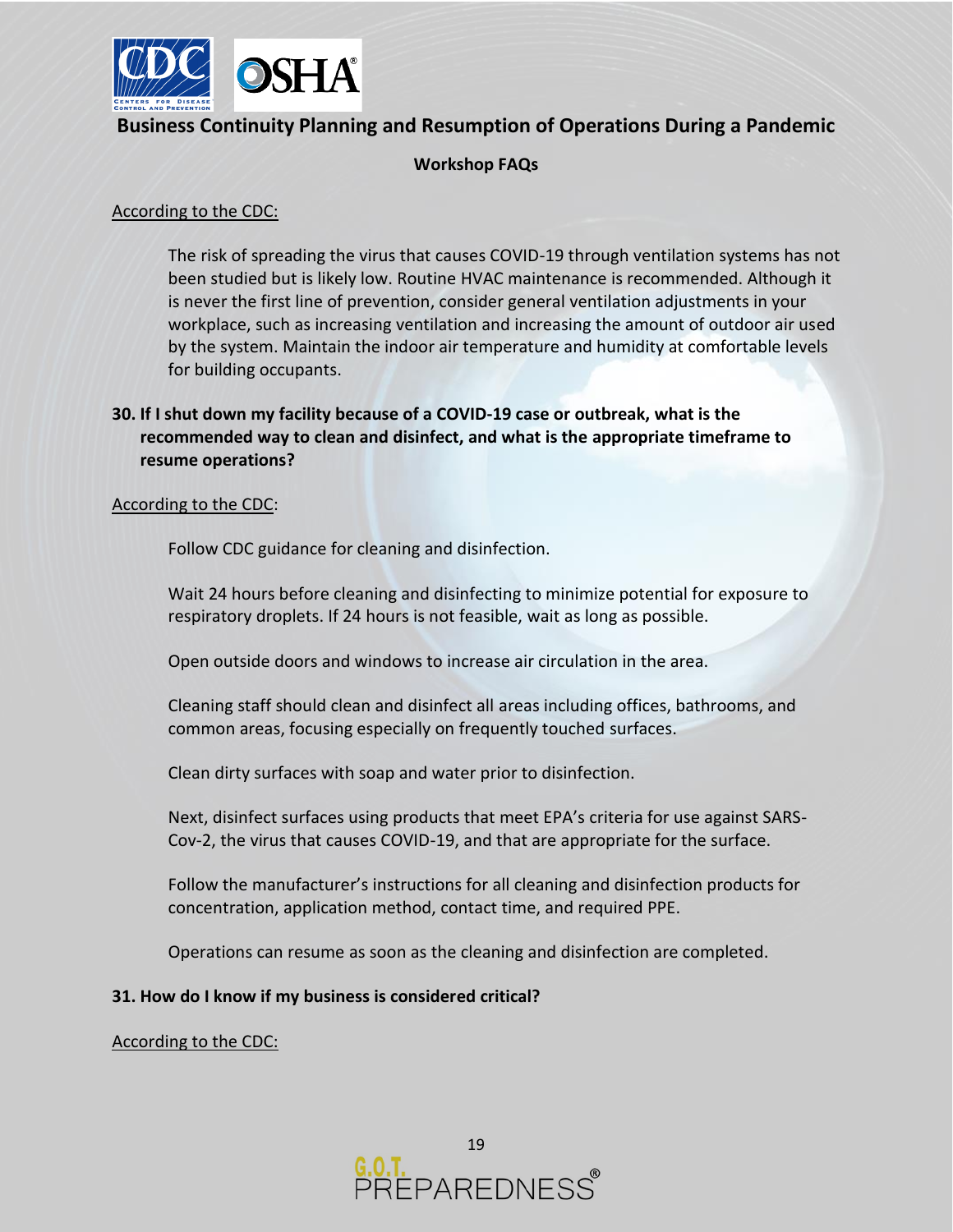

## **Workshop FAQs**

The Department of Homeland Security developed a list of essential critical infrastructure workers to help state and local officials as they work to protect their communities, while ensuring continuity of functions critical to public health and safety as well as economic and national security. State and local officials make the final determinations for their jurisdictions about critical infrastructure workers.

## **32. Should I allow critical infrastructure employees to work if they have been exposed but are not showing symptoms of COVID-19?**

### According to the CDC:

Functioning critical infrastructure is imperative during the response to the COVID-19 emergency, for both public health and safety as well as community well-being. When continuous remote work is not possible, critical infrastructure businesses should use strategies to reduce the likelihood of spreading the disease. This includes, but is not necessarily limited to, separating staff by off-setting shift hours or days and implementing social distancing. These steps can preserve and protect the workforce and allow operations to continue.

To ensure continuity of operations of essential functions, CDC advises that critical infrastructure workers may be permitted to continue work following potential exposure to COVID-19, provided they remain asymptomatic and additional precautions are implemented to protect them and the community. Critical infrastructure businesses have an obligation to limit, to the extent possible, the reintegration of in-person workers who have experienced an exposure to COVID-19 but remain symptom-free in ways that best protect the health of the worker, their co-workers, and the general public.

An analysis of core job tasks and workforce availability at worksites can allow the employer to match core activities to other equally skilled and available in-person workers who have not been exposed to the virus. Critical infrastructure workers who have been exposed but remain symptom-free and must return to in-person work should adhere to the following practices before and during their work shift:

- o Pre-screen for symptoms
- o Monitor regularly for symptoms
- o Wear a face mask
- o Practice social distancing
- o Clean and disinfect workspaces

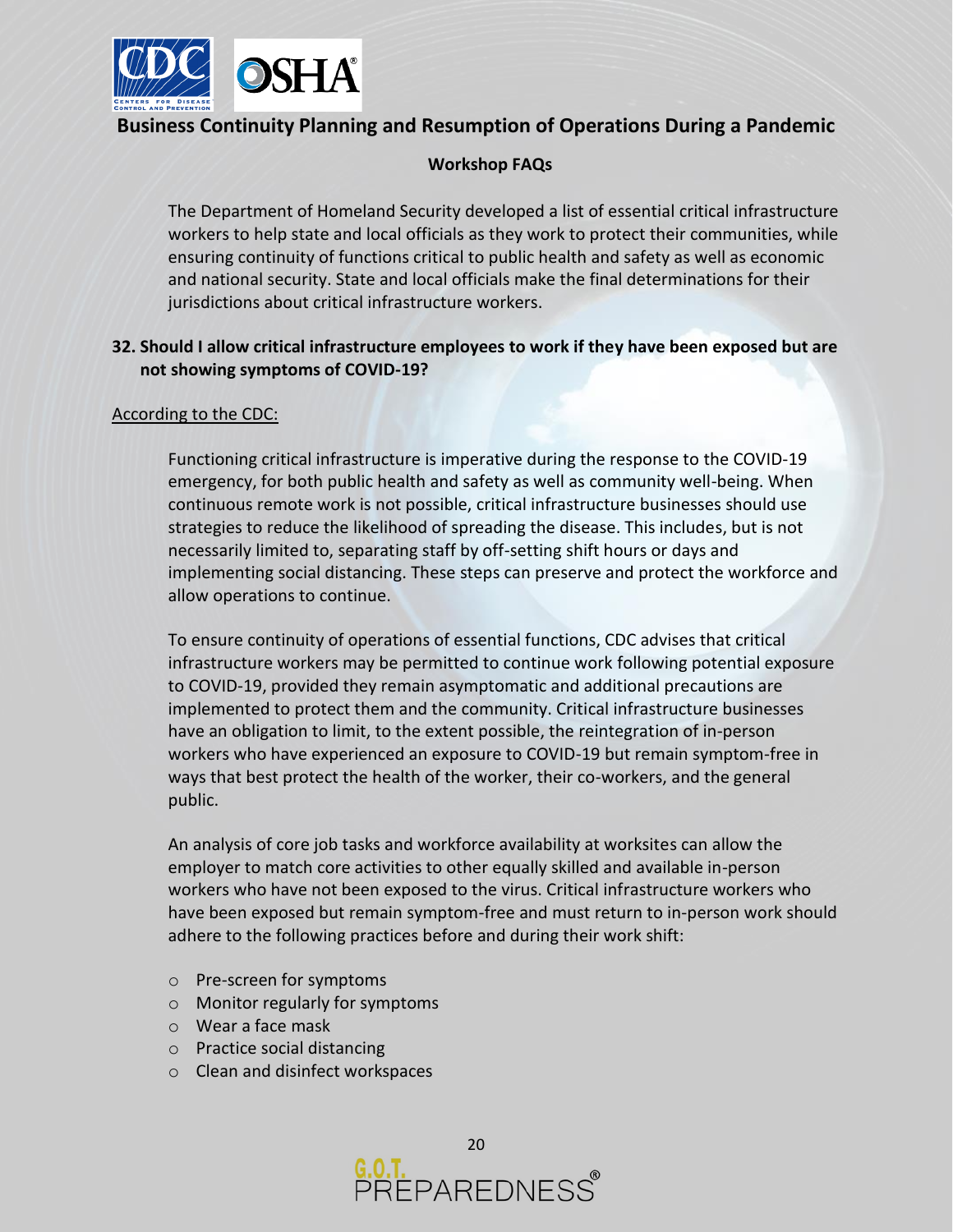

## **Workshop FAQs**

Sick employees should be sent home and should not return to the workplace until they have met the criteria to discontinue home isolation.

### **33. Is other specific CDC guidance available for critical infrastructure workplaces?**

#### According to the CDC:

CDC has guidance for first responders and law enforcement as well as a series of fact sheets for specific critical infrastructure worker groups. Unless otherwise specified, the CDC interim guidance for businesses and employers applies to critical infrastructure workplaces as well.

### **34. If I travel, what are the steps I should take to reduce my chances of getting sick?**

#### According to the CDC:

Clean your hands often.

- $\circ$  Wash your hands with soap and water for at least 20 seconds, especially after you have been in a public place, after touching surfaces frequently touched by others, after blowing your nose, coughing, or sneezing, and before touching your face or eating.
- $\circ$  If soap and water are not available, bring and use hand sanitizer that contains at least 60% alcohol. Cover all surfaces of your hands and rub your hands together until they feel dry.

Avoid touching your eyes, nose, or mouth with unwashed hands.

Avoid close contact with others.

o Keep 6 feet of physical distance from others.

Wear a cloth face covering in public.

Cover coughs and sneezes.

Pick up food at drive-throughs, curbside restaurant service, or stores.

Make sure you are up to date with your routine vaccinations, including measles-mumpsrubella (MMR) vaccine and the seasonal flu vaccine.

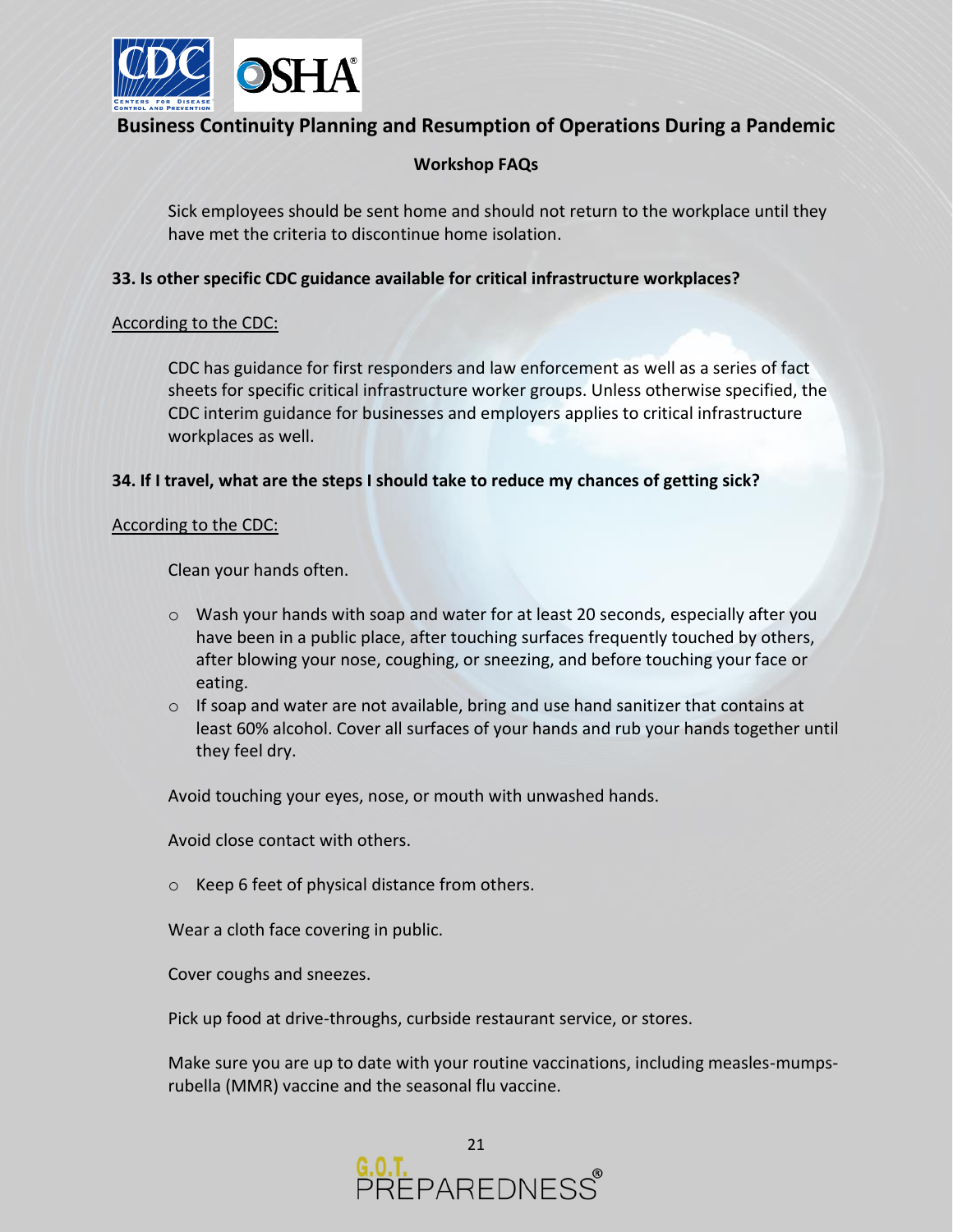

## **Workshop FAQs**

#### **35. Should travelers wear facemasks or coverings?**

#### According to the CDC:

Because COVID-19 is spreading in the United States and abroad, CDC recommends that everyone wear a cloth face covering over their nose and mouth when in public, including during travel. Wear a cloth face covering, keep at least 6 feet of physical distance from others, and practice other everyday preventive actions to protect yourself and others from COVID-19. Cloth face coverings may slow the spread of COVID-19 by helping keep people who are infected from spreading the virus to others. Medical masks and N-95 respirators are for healthcare workers and other first responders, as recommended by current CDC guidance.

### **36. What if I recently traveled and get sick?**

#### According to the CDC:

If you are sick with COVID-19 or think you might have COVID-19, follow the steps below to care for yourself and to help protect other people in your home and community:

- o Stay home except to get medical care
	- **■** Stay home
	- Take care of yourself.
	- Stay in touch with your doctor.
	- Avoid public transportation
- o Separate yourself from other people
	- As much as possible, stay in a specific room and away from other people and pets in your home. If possible, you should use a separate bathroom. If you need to be around other people or animals in or outside of the home, wear a cloth face covering.
- o Monitor your symptoms
	- Symptoms of COVID-19 include fever, cough, or other symptoms.
	- Follow care instructions from your healthcare provider and local health department.
- o Call ahead before visiting your doctor
	- Call ahead. Many medical visits for routine care are being postponed or done by phone or telemedicine.

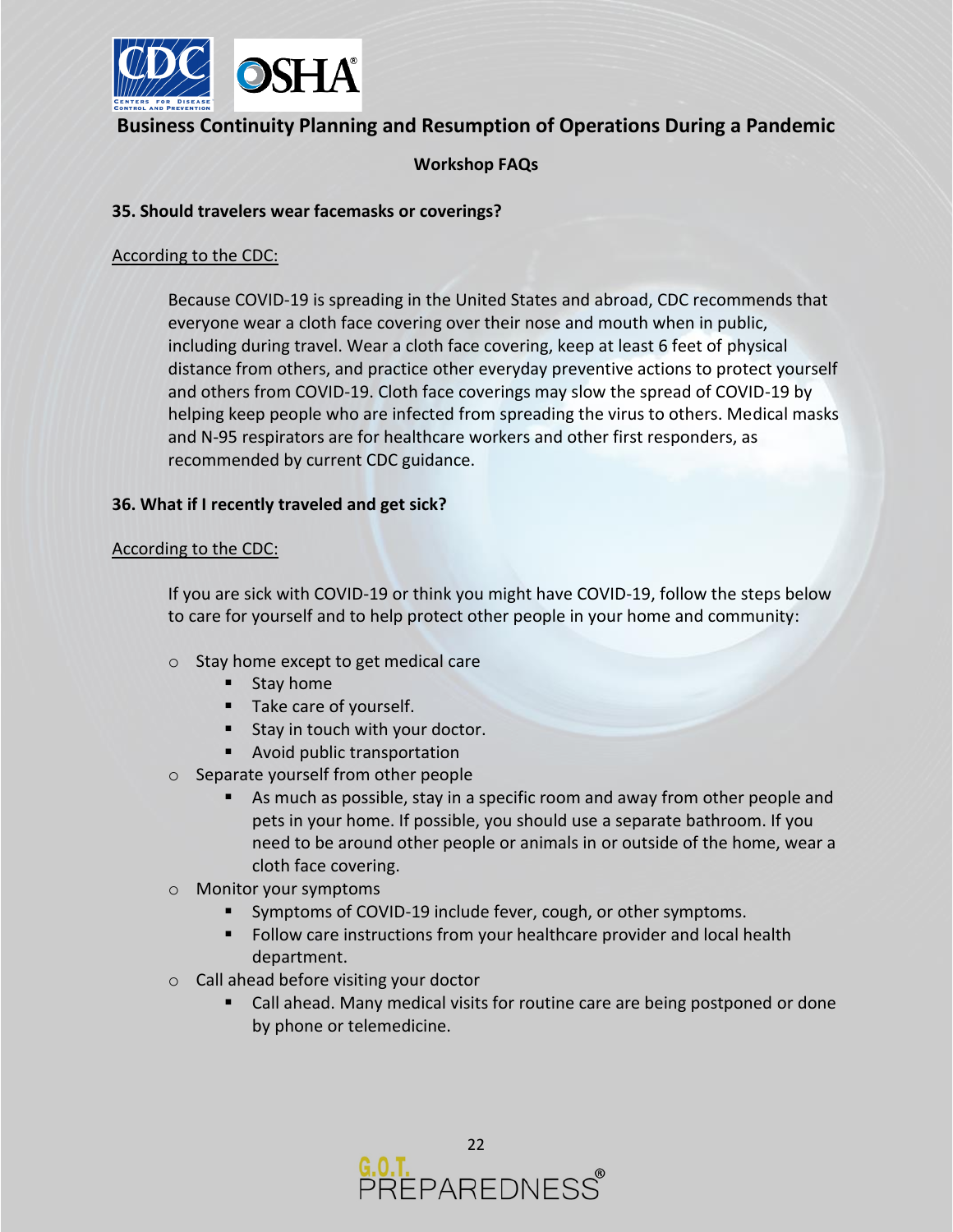

### **Workshop FAQs**

- If you have a medical appointment that cannot be postponed, call your doctor's office, and tell them you have or may have COVID-19. This will help the office protect themselves and other patients
- o If you are sick wear a cloth covering over your nose and mouth
- o Cover your coughs and sneezes
	- Cover your mouth and nose with a tissue
	- **Throw away used tissues in a lined trash can.**
	- **■** Immediately wash your hands
- o Clean your hands often
	- Wash your hands often
	- Use hand sanitizer if soap and water are not available.
	- Soap and water are the best option, especially if hands are visibly dirty.
	- Avoid touching your eyes, nose, and mouth with unwashed hands.
- o Avoid sharing personal household items
- o Clean all "high-touch" surfaces everyday
	- Clean and disinfect high-touch surfaces in your "sick room" and bathroom; wear disposable gloves. Let someone else clean and disinfect surfaces in common areas, but you should clean your bedroom and bathroom, if possible.
	- If a caregiver or other person needs to clean and disinfect a sick person's bedroom or bathroom, they should do so on an as-needed basis. The caregiver/other person should wear a mask and disposable gloves prior to cleaning.
	- Clean and disinfect areas that may have blood, stool, or body fluids on them.
	- Use household cleaners and disinfectants. Clean the area or item with soap and water or another detergent if it is dirty. Then, use a household disinfectant.

### **37. How can I protect myself from COVID-19 when using different types of transportation?**

#### According to the CDC:

For all types of transportation:

- o Practice hand hygiene and respiratory etiquette.
- o Practice social distancing.
- o Wear cloth face coverings.
- o Stay home when appropriate.
- o Have adequate supplies.

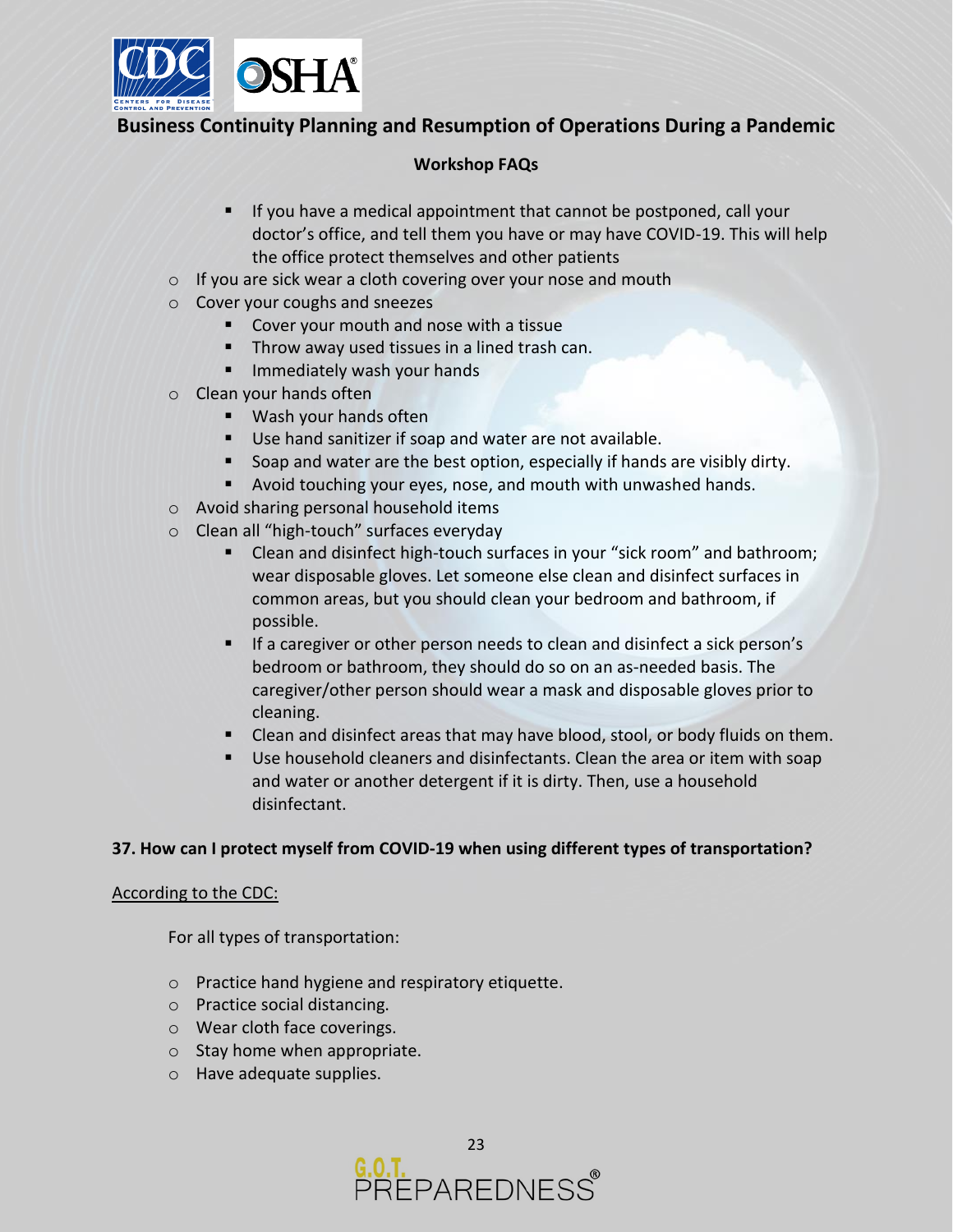

### **Workshop FAQs**

- Before traveling, pack sanitizing wipes and hand sanitizer with at least 60% alcohol (in case you are unable to wash your hands at your destination).
- o Protect people at risk for severe illness from COVID-19.

### Public Transportation

- o Stay up-to-date.
	- Check with local transit authorities for the latest information on changes to services and procedures, especially if you might need additional assistance.
- o Avoid touching surfaces.
- o Practice social distancing.
- o Practice hand hygiene.

Rideshare, taxi, limo for-hire vehicle passengers

- o Avoid touching surfaces.
- o Practice social distancing.
- o Improve ventilation.
- o Practice hand hygiene.

Shared bikes, scooters, skateboards, and other micro-mobility devices

- o Clean and disinfect surfaces.
	- Use disinfecting wipes, if available.
- o Avoid touching surfaces.
- o Practice hand hygiene.

### Personal Vehicles

- o Clean and disinfect surfaces.
- o Practice social distancing.
- o Improve ventilation.
- **38. Can traveling to visit family or friends increase my chances of getting and spreading COVID-19?**

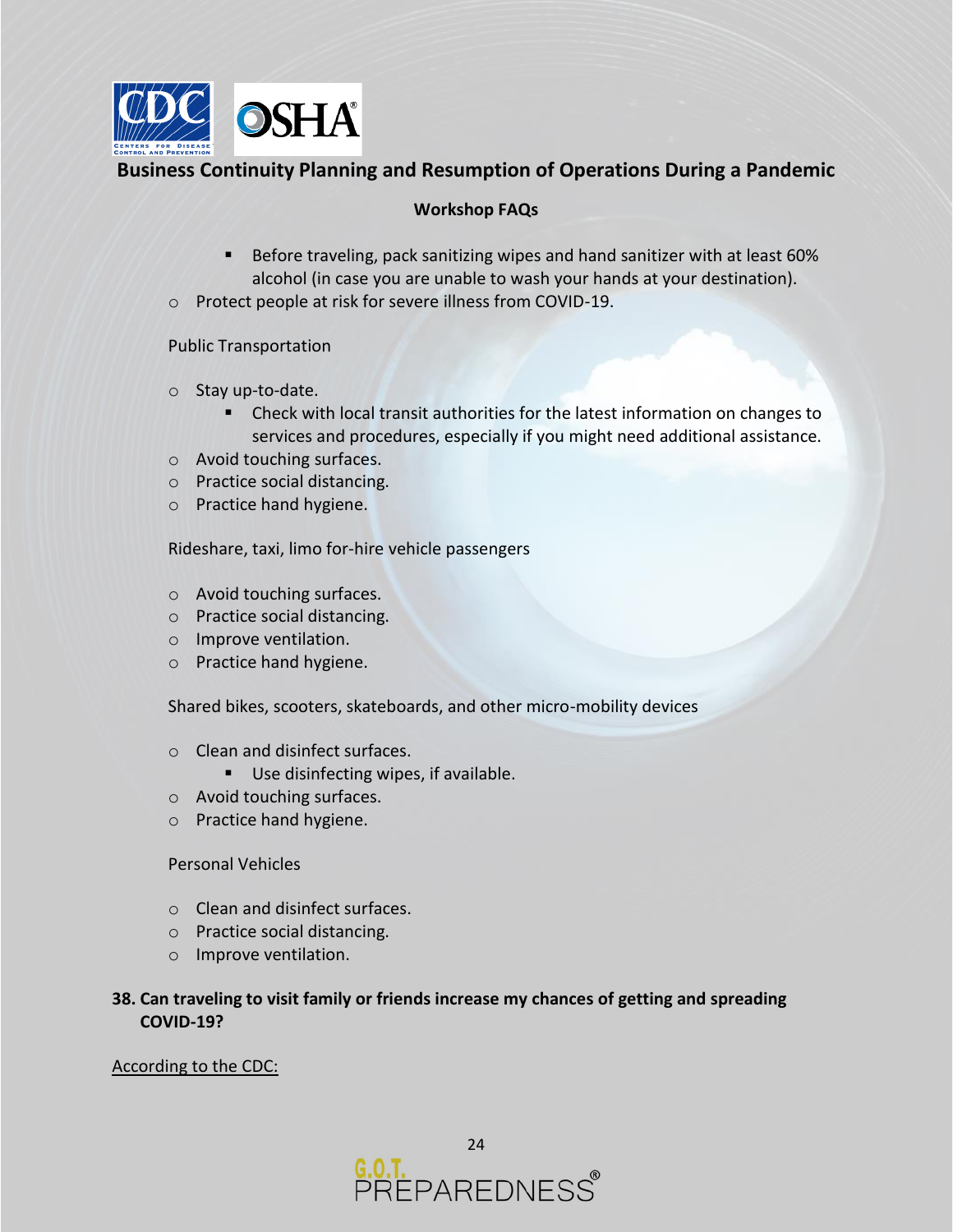

## **Workshop FAQs**

Yes. Travel increases your chances of getting and spreading COVID-19. Before you travel, learn if COVID-19 is spreading in your local area or in any of the places you are going. Traveling to visit family may be especially dangerous if you or your loved ones are more likely to get very ill from COVID-19. People at higher risk for severe illness need to take extra precautions. For more considerations see the webpage Coronavirus in the United States—Considerations for Travelers.

### **39. Does traveling to campgrounds or going camping pose any risks?**

#### According to the CDC:

Yes. Going camping at a time when much of the United States is experiencing community spread of COVID-19 can pose a risk to you if you come in close contact with others or share public facilities (like restrooms or picnic areas) at campsites or along the trails. Exposure may be especially unsafe if you are more likely to get very ill from

COVID-19 and are planning to be in remote areas, without easy access to medical care. Also be aware that many local, state, and national public parks have been temporarily closed due to COVID-19.

### **40. Should I avoid traveling internationally?**

#### According to the CDC:

Yes. CDC recommends that you avoid all nonessential international travel because of the COVID-19 pandemic. Some healthcare systems are overwhelmed and there may be limited access to adequate medical care in affected areas. Many countries are implementing travel restrictions and mandatory quarantines, closing borders, and prohibiting non-citizens from entry with little advance notice. Airlines have cancelled many international flights and in-country travel may be unpredictable. If you choose to travel internationally, your travel plans may be disrupted, and you may have to remain outside the United States for an indefinite length of time.

CDC also recommends all travelers defer all cruise ship travel worldwide.

### **41. What should I expect when departing other countries?**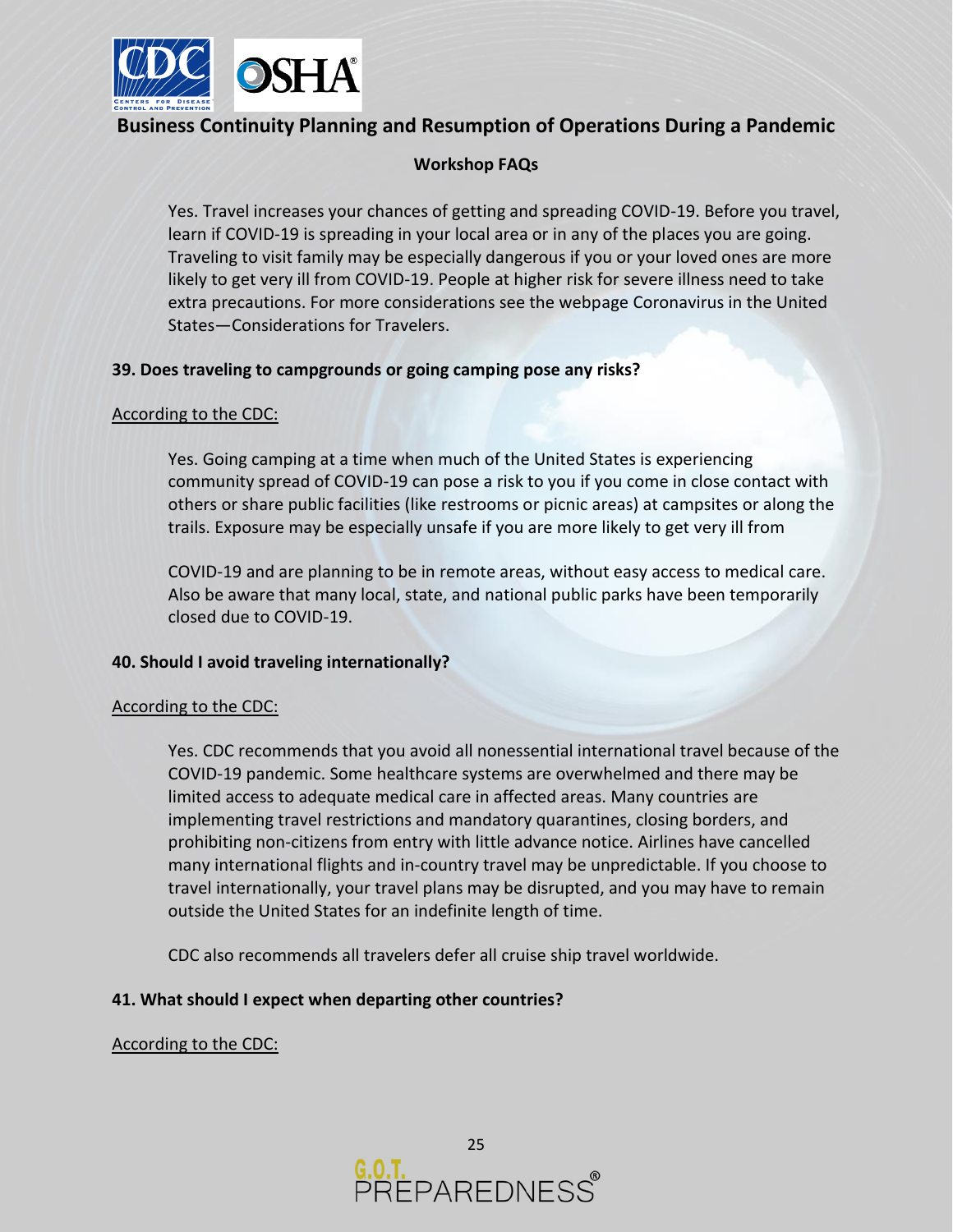

## **Workshop FAQs**

Some countries are conducting exit screening for all passengers leaving their country. Before being permitted to board a departing flight, you may have your temperature taken and be asked questions about your travel history and health.

### **42. What can I expect when arriving to the United States?**

#### According to the CDC:

Currently, travel restrictions and entry screening apply only to travelers arriving from some countries or regions with widespread ongoing spread of COVID-19. [Note: U.S. policies are subject to change as the COVID-19 pandemic evolves.]

You may be screened when you arrive in the United States. After your arrival, take the following steps to protect yourself and others:

- $\circ$  Stay at home and avoid contact with others. Do not go to work or school for 14 days.
- o Monitor your health for 14 days. Take your temperature with a thermometer two times a day and monitor for fever. Also watch for cough or trouble breathing.
- $\circ$  Keep your distance from others (at least 6 feet or 2 meters). This is referred to as "social distancing."

#### **43. When can I return to work after international travel?**

#### According to the CDC:

All international travelers should stay home for 14 days after their arrival into the United States. At home, you are expected to monitor your health and practice social distancing. To protect the health of others, do not to go to work for 14 days.

### **44. Can flying on airplanes increase my risk of getting COVID-19?**

#### According to the CDC:

Yes. Air travel requires spending time in security lines and airport terminals, which can bring you in close contact with other people and frequently touched surfaces. Most viruses and other germs do not spread easily on flights because of how air circulates and is filtered on airplanes. However, social distancing is difficult on crowded flights, and you may have to sit near others (within 6 feet), sometimes for hours. This may increase your risk for exposure to the virus that causes COVID-19.